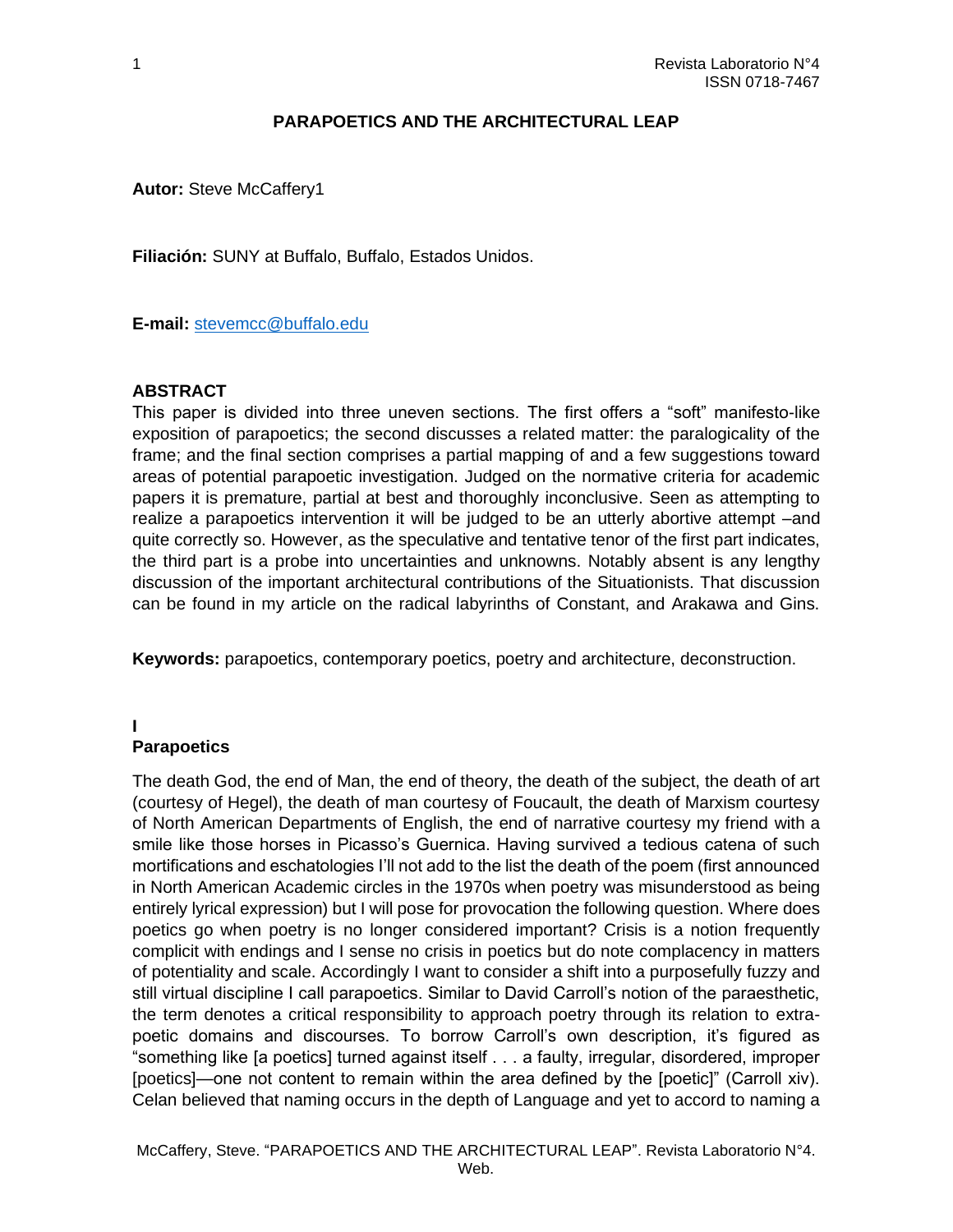definitional power is to end a being as becoming. Dr. Johnson warns that to "circumscribe poetry by definition will only show the narrowness of the definer" (331), a sentiment endorsed by Schlegel in his oxymoronic definition of romantic poetry as poetry that can't be defined. Similarly, I want to avoid a specific predetermination of what constitutes parapoetics and leave it suspended as a non-determined concept, thereby allowing critical desire to put mastery at risk. Abandoning the pursuit of theoretical dogmatism it will require that a negative capability be applied within the pernicious doublet Foucault concatenates as power–knowledge.

The *Concise Oxford Dictionary* offers numerous meanings for the prefix para: 1. beside. 2. beyond. 3. a modification. 4. a diametrically opposite relation. 5. a form of protection or warding off. The larger OED adds further variations to these seemingly contradictory senses that strike me as particularly attractive to poetic practice:

In composition it has the same senses, with such cognate adverbial ones as "to one side, aside, amiss, faulty, irregular, disordered, improper, wrong": also expressing subsidiary relation, alteration, perversion, simulation, etc.

What's appealing in "para" is its evasion of the janiformity of a post- whose consequences Derrida avers involve "a surrender to the historicist urge"<sup>3</sup>. Among other things, para provokes a shift from temporal to spatial conceptualization and positioning. Moreover the lateral adjacency of "beside" offers a multiplicity of satellitic invocations: the friend, neighbor, relative, lover, guide, witness and judge. Beside also is between, interstitial and intervalic, as well as extra, outside. Accordingly I'll be speaking more about the place of parapoetics than its ontology, on where it is and can be, than on what it is. Purposefully left undefined, the important step is to inscribe and activate its forces. Redirecting Derrida's call to architecture I write, "Let us never forget there is a poetics of poetics" and that poetics is beside poetics. (Cf. Derrida 326). Heuristic rather than foundational, parapoetic desire does not seek to adumbrate upon the specificity of a discipline but rather to probe the fungibility and centrifuge always latent within the ontologically or intellectually discrete. As such it takes its place within the anti-Kantian lineage that denies the specificity of art and also offers a counter-move within the current new "anxiety" of specialization rather than influence. Operating as a probe into uncertainties and as a force of disruption among stability, it aims to transform a total unity into multiplicity. Foucault and Blanchot encourage the "thinking of the outside" as a critical practice of transgression, one that refuses the stability of alterity while at the same time avoiding the incorporating move to totality. Parapoetics demands that singular disciplines or practices remove themselves in order to achieve a selfcomprehension in a manner that avoids a transcendental installation of the theoretical attitude, and submit to a voluntary disability. Assuming the burden of this kind of thinking, parapoetics works against promulgating any discursive formation as a complete and closed system and seeks to go beyond the discretion of Deleuze's "fabulation of a discipline to come".

Free from a fixed definition it's also emancipated from a predetermined destination, and able to install itself within the dialectical tensions and determinants of any number of target fields. Rather than serving as the critical mode of poetics, a species of self-policing and of external probing, parapoetics signals a shift in critical desire away from the poem as such toward other disciplines and discourses. Working between the seams and cracks consequent to the inevitable play between discourses, upon and without the hyphenated space of power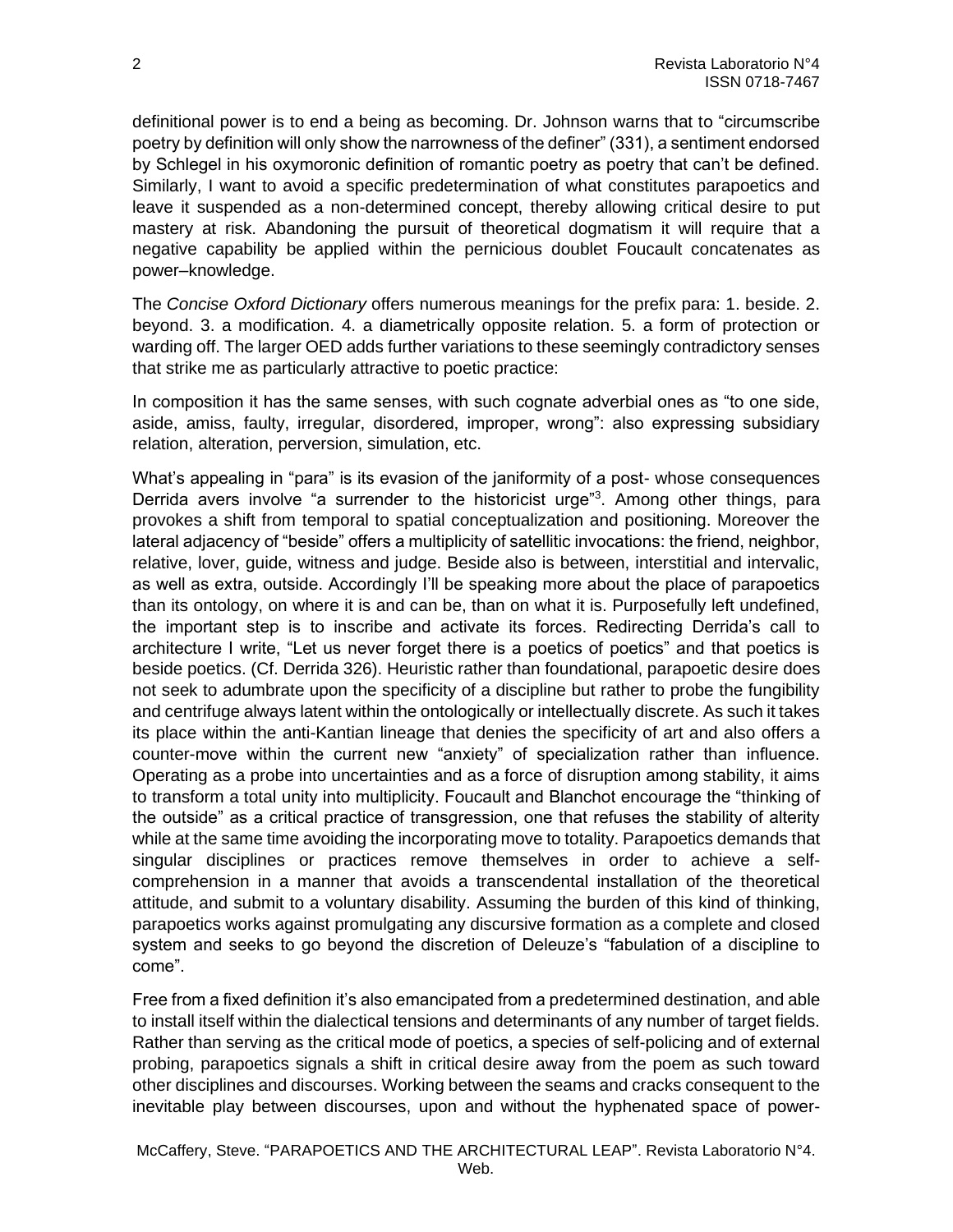knowledge, parapoetics adopts more a contaminatory than a combative stance, marbling the smooth and certain propositional plane of discourse and ideas. It does not support disciplinary cross-dressing and is not to be deposited in other disciplines as some governing metatheory. Deracinated and detached from poetics proper, and maintaining its distance from any discourse that seeks to master or explain, it can be likened to a hesitation within a caesura. With explorations beyond affinities and analogies, parapoetics will situate interstitially, the way punctuation falls *between* meaning. Circumscribed within the broad thematics of disciplines and movings, parapoetics focusus on the interval where contamination, paralogicality, uncertainty, and misprision precipitate discovery, unforeseen collaboration and contestation. As regards specific dynamics, in parapoetic logic, an entrance is the continuation of an exit by other means. For these reasons parapoetics will always be both considerably more and a little less than poetics proper. And, who knows, perhaps poetics after the post-modern is a parapoetics inside it.

# **II THE FRAME-UP**

*All movements have direction. But why just one direction and not several? Movements can produce breakouts and new connections.* Yago Conde (*Architecture of the Indeterminacy* 251)

Ronald Aronson encourages us to think of theory as a tool not a framework (227) and much of Derrida's *The Truth in Painting* explores the philosophical intricacies of working and engaging the frame. Frames both individuate and recontextualize and their ultimate power is cartographic. We see the acute stakes of framing in our current geopolitical and sexual climates. On one hand the melting of national boundaries and proactive deframings under the pressure of economic ideologies in Europe and North America (NAFTA and the EU), and on the other a Balkanization of Europe and Africa from political and ethnic pressures to maximize territorial coding. The struggle toward legal ratification of same-sex marriages is a debate fought out in a judicial theatre that hinges on the right to install a frame within an existing frame.

Framing, of course, is the prime culprit in transforming *objects as such* into objects *of* theory, thereby guaranteeing a pacification of the chosen object field and the impossibility of the latter to modify the theoretic domain. For this reason theoretical endeavor remains antipathetic to empiricism whose method runs counter to such framing, an implication that Gerald Bruns specifies when asserting that "What we take poetry to be cannot be exhausted by examples, because examples are always in excess of our experience and understanding" (*Material* 5). "Despite theory-frames being designed to ensure a unilateral flow of power sufficient to preserve the integrity of its method, the logic of the frame moves against settled internal preservation. Frames are caught up in a contradictory logic in so much as the boundaries they set out to demarcate are constantly threatened by external elements and forces. Rather than preservers of integrity frames are conduits facilitating a promiscuous transit of forces from inside out and from outside in; they organize a contradictory yet mutual relation of an exterior to an interior that, like Foucauldian thresholds, construct an untenable divide between incompatible forces struggling for dominance. French architect Bernard Cache suggests that "the structure of the modern frame offers a certain amount of play.... The rigid parts of the frame still retain a certain geometry, but their articulation is mobile and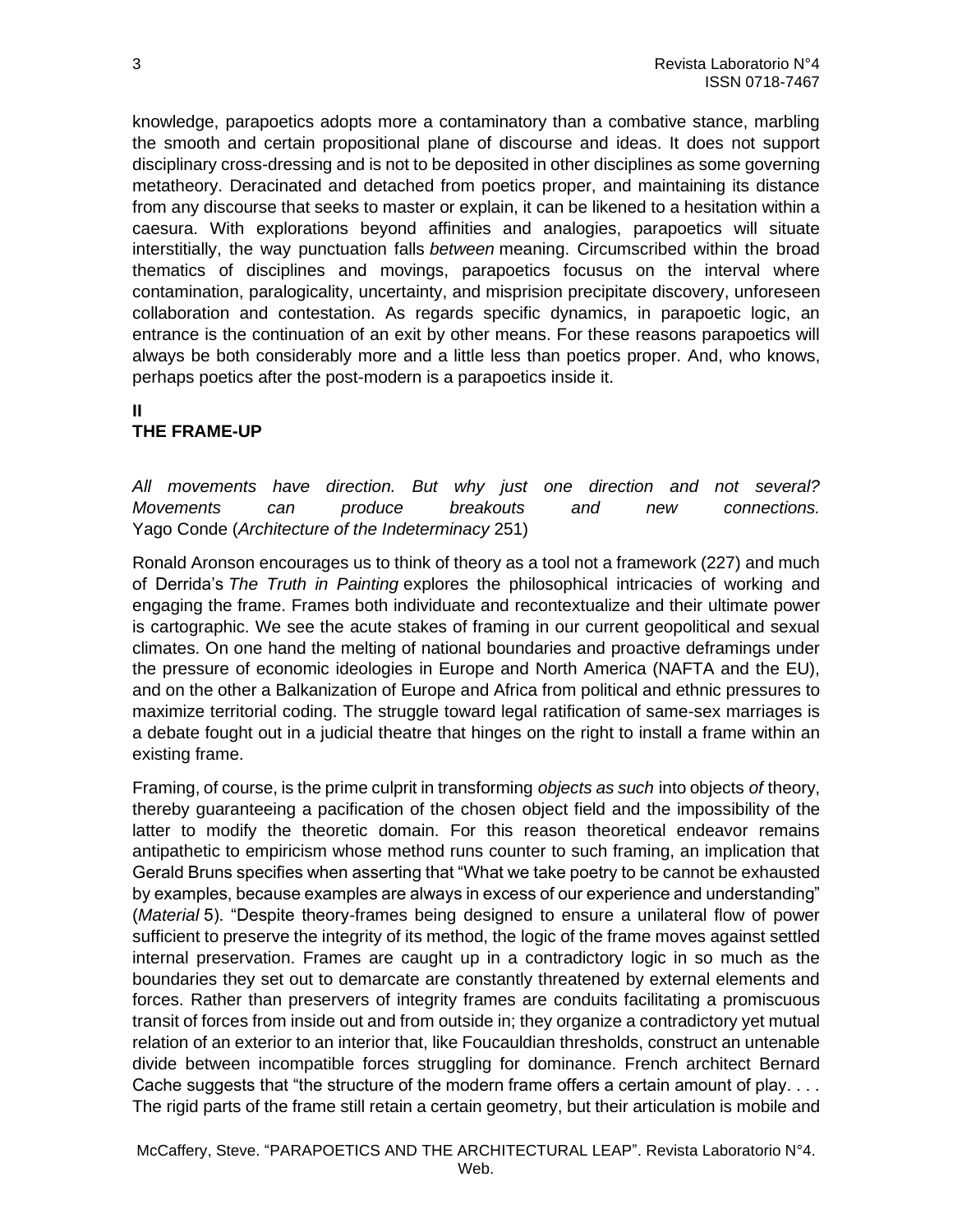their equilibrium results from the play of tensions that run through the system as a whole" (108-09). Derrida only pragmatizes this observation in his suggestion to "work the frame" as both boundary and conduit. Deleuze and Guattari emphasize the omniprobability of the frame reversing its function and serving to deframe in a process by which what is preserved internally finds a relationship to something external in a way that opens it up to the outside. (Cf. Deleuze and Guattari 187).

The paralogicality of the frame bears comparison to the nature of dissipative structures, defined and investigated in the field of nonlinear thermodynamics by Ilya Prigogine and Isabelle Stengers. Dissipative structures are "forms of supermolecular organization requiring the continuous dissipation of energy and matter) through the increase of small random fluctuations" (Fernández-Galiano 114). The theory of dissipative structures is emerging as a formative notion in numerous disciplines, provoking Fernández-Galiano to consider it "the new scientific paradigm of the age" (ibid.). Both buildings and the city can be conceived as open thermodynamic systems dependent for their existence on nutritional elements and energy flows. As Prigogine and Stengers observe in a cell or a city alike, we find "that these systems are not only open but live on their openness, nourishing themselves with the flows of matter and energy reaching them from the outside world . . . [T]he city and the cell quickly die when separated from their mediums, for they are part of the worlds that nourish them and constitute a sort of local and unique incarnation of the flows that never cease to transform" (in Fernández-Galiano 79). Likewise, both cell and city require the constant dissipation of energy be it in the form of waste produce or the movement of populous, in a constant spreading beyond frames and boundaries. In sharp contrast to the practice of comparative poetics outlined by Earl Miner, parapoetics does not work to constitute and defend the discrete frame of the poem, but rather explore how the frame can be challenged to open up a poetics without borders.

### **III**

# **THE ARCHITECTURAL LEAP**

| The | language |                              | revisina |     | ıts   | own | architectures |         |
|-----|----------|------------------------------|----------|-----|-------|-----|---------------|---------|
| is  | the      | cloud                        | palace   | and | drift | Of. | vour          | desire. |
|     |          | (Robert Duncan, Notebook 31) |          |     |       |     |               |         |

Stein's call to "act as if there was no use in a center" is cannily prophetic of contemporary cultural desires, and in current poetics the ideas of rupture and multiplicity seem more attractive than the one of continuity. Derrida leaves "what is writing" an open question and the same is required of poetics. Feeling that contemporary poetics has reached an impasse in *exclusively* poetic territories, I wish to propose a leap or "becoming" toward both urban texture and architectural theory as initial parapoetic domains. An exclusive focus on the poem-as-such severely curtails the potential critical range of poetics, and for the latter to maintain a vital critical function then a radical readjustment of its trajectories seems required; a move Arakawa and Madeline Gins refer to as the "poetic leap". The purpose of this leap isn't simply to obtain knowledge or display it in a different discipline, nor to plunder a terrain for concepts and ideas useful to one's own practice. The architectural jump involves *the knowledge of how and when to delay knowing*; how to be active in a state of suspended certainty. As Koestler puts it "The act of creation is forgetting, at the proper moment, what we know". Via the poetic leap one is no longer beside but elsewhere. In the spirit of Bataille's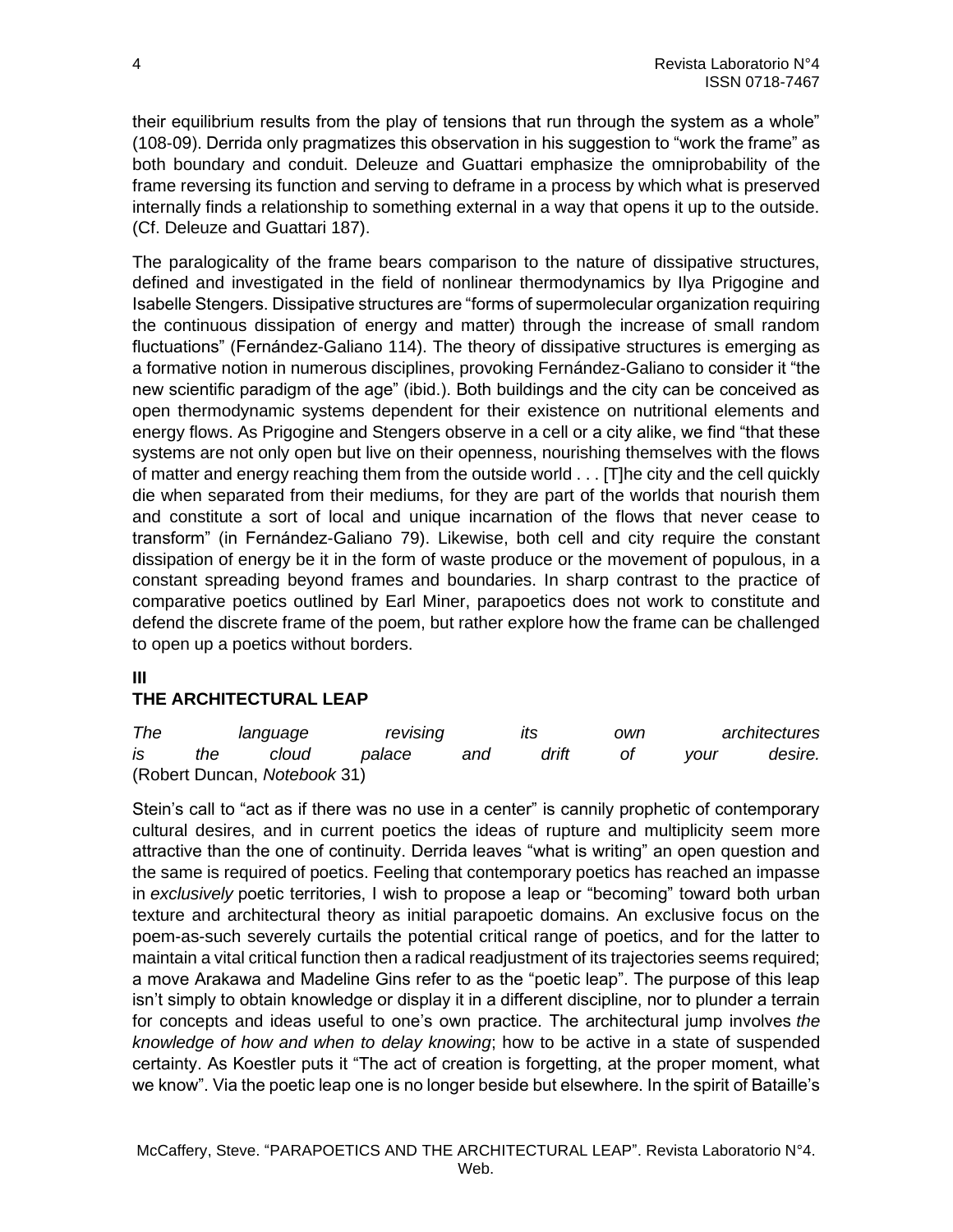oxymoronic formulation (that to love poetry one must hate poetry) the initial poetic leap will be a turn against its traditional object field and detach poetics from poematics.

Disciplines, like structures and language, are simultaneously closed and open, containing heterogeneity within a frame of the homogenous. To insist on the specificity of both the poetic and the architectural is to seriously limit both research and the critico-creative enterprise inside, between, and across the two. "[W]hy should "literature" [or architecture] still designate that which already breaks away from literature—away from what has always been conceived and signified under that name—or that which, not merely escaping literature, [or architecture,] implacably destroys it?" (Derrida, *Dissemination* 3). To repeat a well-known claim of Derrida's: "A writing that refers back only to itself carries us at the same time, indefinitely and systematically, to some other writing" (*Double Session* 202). Beyond a critical engagement with this heterogeneity within the so-called homogenous is an urgent need to shift not the mode but the target of poetics' transitivity.

Aaron Betsky has emerged as the popular theorist of that decentralization condition and dissolution known as sprawl. Sprawl shatters the tense logic of the frame. Not only is it an architectural and urban condition, sprawl is the condition of modernity. Pollution is sprawl, contemporary knowledge is sprawl. Sprawl is the authentic landscape of the contemporary but enters painting as early as Turner. Sprawl is the given condition not the cursed share of architecture. Betsky insists that "The issue is not how to stop sprawl but how to use its composition, its nodes and its leaky spaces to create a kind of architecture"<sup>4</sup>. As a blotting or formless spreading out from strategic nodes –malls, airports, etc.– sprawl constitutes both the dematerialization of physical structures and modernity's urban given. It registers the contemporary city's inclination to heterology and centrifuge whose resonant inclination is to deframe. Betsky's name for this formless dystopia is exurbia "where human forms meld into the remains of nature and where order becomes so thin that we recognize its most basic components". For Betsky urban sprawl may even provide a redemptive dimension that takes us "away from the high-rise tendencies of the city [and putting] us back on earth where we confront the realities of ground and weather". While declining the temptation to dangle such redemptive carrots I would insist however, that in maintaining parapoetics as a deliberately non-determined concept, we advocate a certain conceptual and creative sprawl.

Why the leap into architecture? From "stanza" to the "prison-house of language" architecture is figures dominant within the very formulation of the linguistic. Architectural metaphors haunt writing to a degree sufficient to cause us to question a merely benign metaphoric presence. One of Heidegger's lasting insight is into how both language and architecture ground us in the world. In architecture, as in language, man dwells (poetically or not) whether in open mobility or confinement. "We appear to ourselves only through an experience of spacing which is already marked by architecture" (Derrida, *Point de Folie* 324). Heidegger and Derrida alike suggest that prior to becoming social subjects we are all architectural bodies<sup>5</sup>. However, to Derrida's grammatological conception of architecture as "a writing of space, a mode of spacing which makes a place for events" (ibid) the qualification needs to be annexed that architecture too is the materialized conception of dwelling and that dwelling is fundamentally a relation of ontology to spaces. In that sense it serves to return being to its problems by way of *oikos* rather than *poeisis*. And if Bachelard is correct when claiming that all inhabited space bears the essence of the notion of home, then the link between reading and dwelling appears to be far from a strained analogy.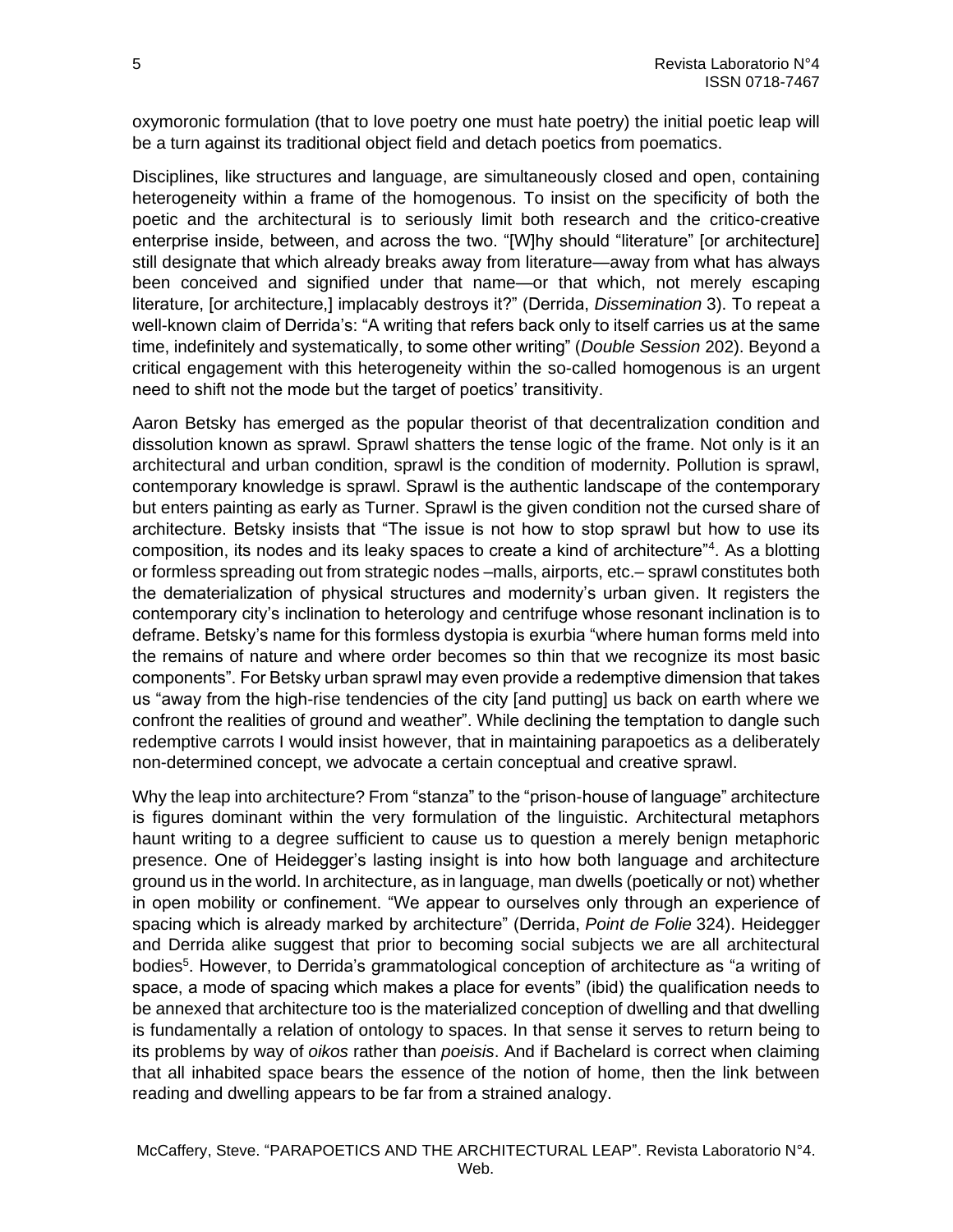The myth of Babel implicates the two distinct phenomena of architecture and human speech, from which has developed an enduring complicity. The metaphoric saturation of architectural terms in other discourses (including both philosophy and literature) is well known: the Prison House of Language, deconstruction, the poem's fabric, foundation, etc. Derrida claims the architectural metaphor of ground to be the core of philosophy (*Chora L* 105). But beyond a metaphoric presence, architecture has consistently offered writing a constructive model and, though hardly sister arts, architecture's intimate relation to the literary is historically tangible, even down to its grammatological contours<sup>6</sup>. Architecture provides the formal model for Saint Teresa's *Interior Castle*, Jeremy Taylor's *Rules and Exercises for Holy Dying* (figured in the Preface as a tour through the rooms of a charnel-house), George Herbert's *The Temple* and Christopher Harvey's *The Synagogue*. The arguments of Donne's magnificent sermon "Death's Duel" are built around the three prime architectural supports of foundation, buttress and contignation. "The foundations suffer them not to sink, the buttresses suffer them not to swerve, and the contignations and knitting suffers them not to cleave" (Donne 165). In his 1850 Advertisement to *The Prelude* Wordsworth recalls his conception in 1814 of the relation of his two earlier poems, *The Excursion* and *The Recluse*, in architectural terms that recall Herbert. "[T]he two works have that relation to each other . . . as the Antechapel has to the body of a Gothic Church" (IV, 4). Even his minor pieces when collected and "properly arranged, will be found by the attentive reader to have such connection with the main work as may give them claim to be likened to the little cells, oratories and sepulchral recesses, ordinarily included in those edifices" (ibid). More recently, Ronald Johnson's long poem *ARK* adopts as its formal model "a kind of naif architecture on the lines of the Facteur Cheval's Ideal Palace, Simon Rodia's Watts Towers, or Ramond Isidore's mosaic house in the shade of Chartres" (Johnson 56) with Johnson's earlier poem, *Radi Os*, a selected textual deletion of Paradise Lost, envisaged as the final and one hundredth book of *ARK* and "conceived as a kind of Dymaxion Dome over the whole" (*ARK* 50, 56). Mark Scroggins elaborates on *ARK*'s architectonic features: "[Johnson] calls his poem a 'model for a monument.' And its three major divisions reflect this spatial metaphor: 33 sections of 'Foundations,' 3 of 'Spires,' and 33 of 'Ramparts.' *ARK*, in turn, was to have been a 'dome' over the whole, a crowning and covering shell like that over Monticello, the U.S. Capitol, or the Roman Pantheon. The poem, then, is conceived of as in some sense a literal object, a literal architecture" (Scroggins 295). Dante, in *De vulgari eloquentia* II. 9 offers a distinction between stanza (literally "room") and canzone that illustrates the presidential status of architectural thinking:

And here one must know that this term (stanza) has been chosen for technical reasons exclusively, so that what contains the entire art of the canzone should be called stanza, that is a capacious dwelling or receptacle for the entire craft. For just as the canzone is the container (literally lap or womb) of the entire thought, so the stanza enfolds its entire technique [.] (Quoted in Agamben, [vii].)

The interrogative crux structuring the entirety of Augustine's *Confessions* (a book that frequently addresses the infinite as a locus) is a *temporal* problem articulated as an architectural issue of impossible housing. I call on you, Lord, to you the Infinite to come and inhabit me, I who am but finite. Mark Z. Danielewski takes up this same impossibility in his recent novel *House of Leaves* where the house on Ash Tree Lane is bigger on the inside than it is on the outside.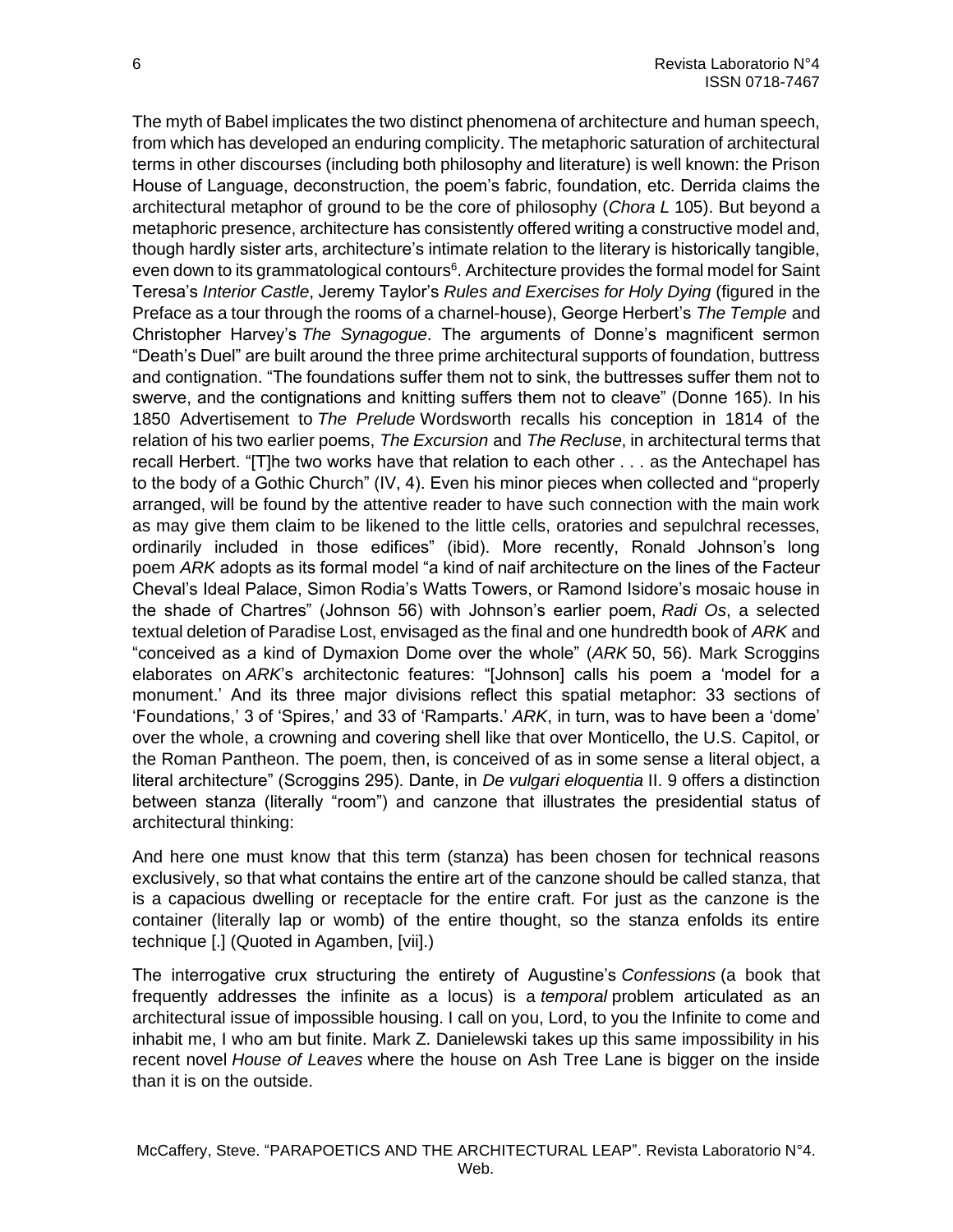For its part, the materiality of language has provided an abundance of architectural possibilities. The dramatic and decorative possibilities of the letter shape as an interior space functions as the basic premise of the Medieval "inhabitated" initial, but Johann David Steingruber brings about a more complex fusion of function and the fantastic in his *Architectural Alphabet* of 1773. The thirty-three plates reveal formidable achievement and show patently feasible functional designs. Steingruber's quintessentially Baroque wit is retained as a trace element in Steven Holl's investigation into the intimate congruence of certain letterforms and architectural design in relation to context and urban syntax<sup>7</sup>.

Offering an attractive alternative to Bloom's formulation, Viktor Shklovsky argues for a deflection rather than an anxiety of influence. Put simply, the theory advances that artistic or disciplinary influence is transmitted not in an immediate and direct line within the same discipline, but in an entirely different domain. The transmission of artistic and cultural influence travels like the knight's move in chess, not from fathers to sons but from uncles and aunts to nieces and nephews (Cf Conde 195). A recent example is Language Writing's influence on musicology seen in Brian Ferneyhough's embrace of disjunction in his New Complexionism. Rather than literary continuity via canon and hierarchy why not a deflectional move to geography, ecology or architecture? (It's the trail of the transmission out of its current site that is important). So in the virtual interrelations between poetics and architecture along a Shklovskian model, we might adopt an architectural configuration and rethink the concept of a poetic movement, and poetic practice in general, as the construction of a project in relation to a chosen program, itself relating to an actual preexisting site. Additionally, the programmatic ideology of architecture facilitates rethinking that socioontological problematic complex named "community" through the architectural notion of "site". Site as locus and topos has a fecund, aristocratic history stretching far back beyond Olson through the *genius locus* to Aristotle's claim that "place is something, but it also has a certain power" (*Physics* 4.1.2086. Quoted in Didi-Huberman 18). Bernard Cache's Deleuzean-informed architecture lets poetics abandon the otiose binary of form and content and take up the triplet of frame, vector and inflection. Cache's complex theorizing on the status of the image warrants careful scrutiny and perhaps, additionally, a bold application in *poesis*. Similarly, it might be asked: how would catachresis find an architectural realization, or equally, an axonometric method a poetic one?

Perhaps then we can learn more about the discourse of the poem by examining it from architecture's alterior position, and through a purposeful displacement of poetics into architecture. The dialogue between these two practices occurs as much within, as between, each other, and the integrity of both practices should be risked. Parapoetic strategy seeks out not what is confluential but also conflictual in these two practices, as well as what each is displacing and becoming. Contemporary architecture shows a cartographic caution around establishing boundaries and domains. Indeed, it is coming to understand that discrete disciplinary issues can't all be raised in architecture itself, (involving, among other things, the broader philosophic issues of ontology, presence, history, topos, memory and mimesis); there are additionally the wider socio-political issues of urbanism, the city, and context, and perhaps most paramount, a relation to human bodies, as well as the broader matters of coordination, material, and scale, and the relation of interiority and exteriority.

Bernard Tschumi is not alone in stressing the conceptual nature of architecture as its paramount purpose. Tschumi compares it to Lacanian psychoanalysis whose goal is not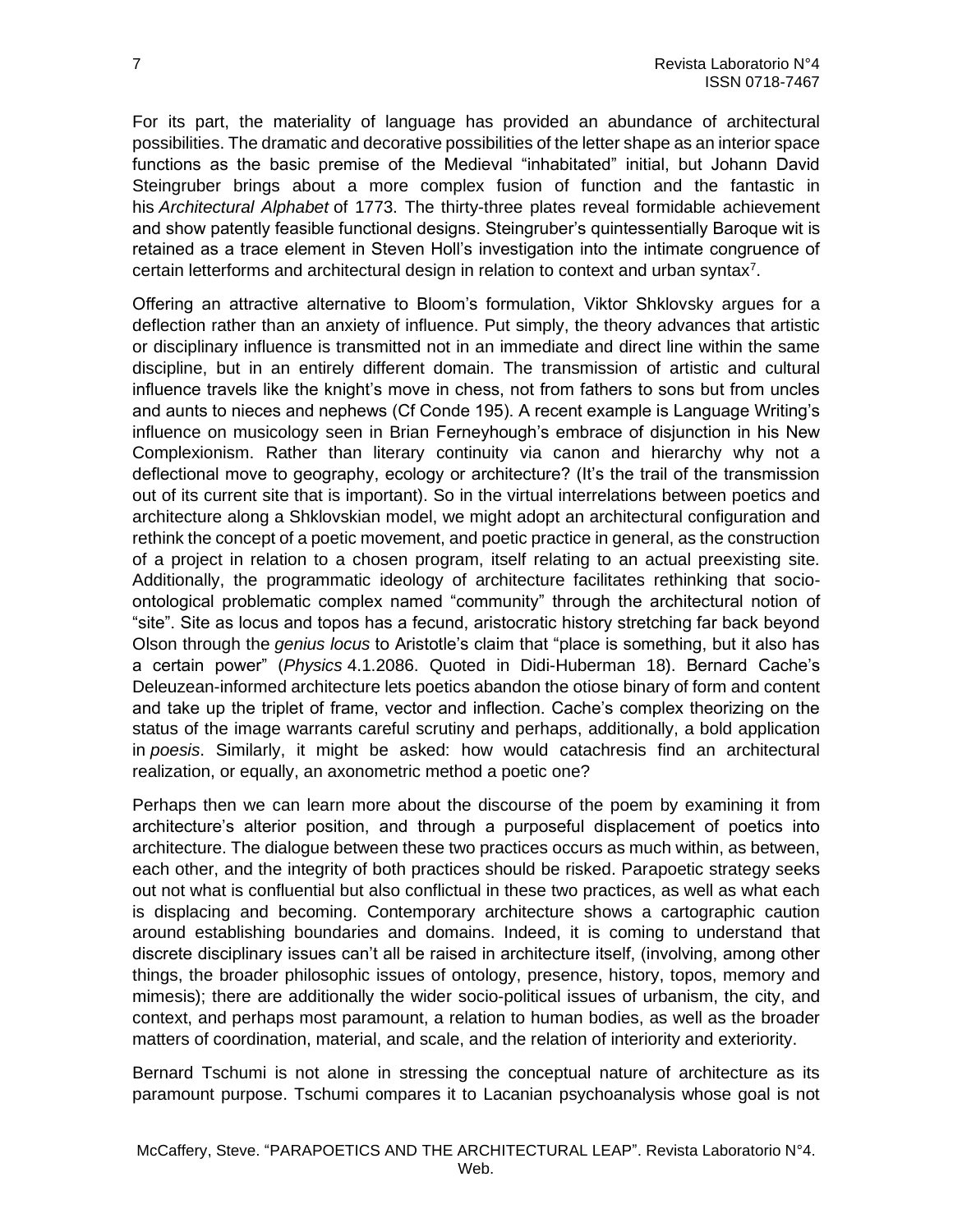curative and the patient's recovery occurring as a felicitous indirect effect: "To make buildings that work and make people happy is not to [sic] goal of architecture but, of course, a welcome side effect" (267 n. 8). I currently concur, however, with Robin Evans in seeing architecture as the construction of the preconditions that govern the way bodies occupy and negotiate space—a credo not far removed from Yago Conde's claim that "The habitual exclusion of the body and its experiences of [sic from?] any discourse on the logic of form would be instances of the lack of any intertextual impulse"  $(197)^8$ . Architecture is a form of action centering on users and the key question of architectural form is a question of architecture's relation to the scale and matter of human freedom.

However, having said that I have to admit that the question of what "is" architecture has become much more difficult to answer in recent times. Traditionally, architects are subject to the same constraints as a Poet Laureate. Forced into a species contextual bricolage as a compromise formation, their profitable work is commissioned construction within predetermined spaces and for the most part within fixed, urban, and spatial exigencies. Owing to the governin ission the vast majority of architectural projects remain conceptual. With the rise of paper and information architecture in the 1960s and subsequently virtual architecture, the practice was suddenly liberated from the binding functionalist mandates and found itself free to investigate numerous theoretical issues. As a consequence, contemporary architectural theorizing emerges not as a self-certain or consensual discourse but as a vibrant metamorphic terrain of dispute. In Solà-Morales's estimate "At the present time, [architectural] criticism resembles hand-to-hand combat: a contest between information seeking public recognition and the power of collective sanction vested in those supposedly able to bestow it" (138). The impact of philosophy on recent architectural thinking has been consequential, precipitating both attempts at application and actual collaborations<sup>9</sup> . As early as 1970 Robin Evans envisioned an *anarchitecture* conceived to function as the tectonic of non-control (Evans 11-33) and in 1973 architectural historian Manfredo Tafuri proclaimed "from now on form is not sought outside of chaos; it is sought within it" (Tafuri 96)<sup>10</sup>. Much contemporary architecture, like performance, seems to challenge its seemingly inescapable parousial condition by attempts to destabilize presence and orientation. Solà-Morales contrasts effectively the traditional locus of stability, durability and memory with the contemporary locus of event:

The places of present-day architecture cannot repeat the permanences produced by the force of the Vitruvian *firmitas*. The effects of duration, stability, and defiance of time's passing are now irrelevant. The idea of place as the cultivation and maintenance of the essential and the profound, of a genius loci, is no longer credible . . . From a thousand different sites the production of place continues to be possible. Not as the revelation of something existing in permanence, but as the production of an event. (103-04)

Sentiments echoed in Cache's tenet that "if the expression 'genius loci' [sic] has a meaning, it lies in the capacity of this 'genius' to be smart enough to allow for the transformation or transit from one identity to another" (15). The works and proposals of Peter Eisenman, Koop Himmelblau, Nigel Coates, and Bernard Tschumi appear extremely provocative in this area. Architecture's traditional investment in functionality include, as its central desiderata, safety, stability, permanence, control, anesthesia, consumption, and comfort. All are called into question as requisite elements by the diverse works of Archigram, Daniel Libeskin, the late John Hejduk, and Zaha Hadid<sup>11</sup>. Indeed, early in 2001, the radical procedural architects Gins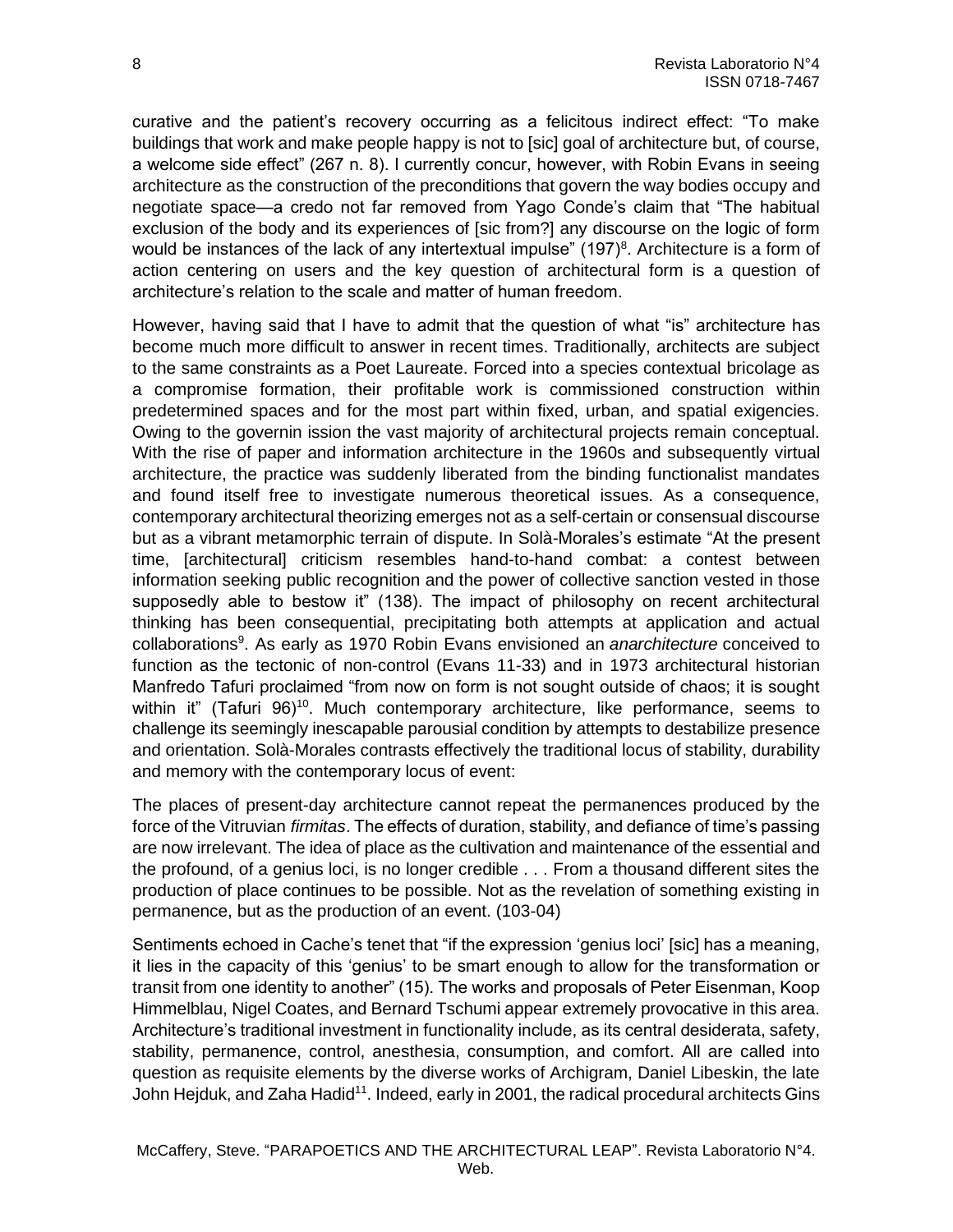and Arakawa abandoned architecture for their newly formed practice of *Bioscleaveconfigurature*. As well as a common belief that there can be a positive quality to disequilibrium and contradictions, what unites these architectural thinkers is the trenchant, uncompromising repudiation of architectural modernism's functional ethic and its attendant emphasis on problem solving over problem production.

Even though German Romanticism is known to have avoided the linguistic in the simple complicity sought between architecture and music, and despite Victor Hugo's famous warning that "the book will kill the edifice "–(a prediction at the heart of this problematic relation between poetics and architectural theory)– current architectural thinking, via Derrida's impetus, is being redirected to the architectonic possibilities of language, textuality and writing<sup>12</sup>. Preeminent is Peter Eisenman's advocacy of discursive rather than figurative architecture, opening up to the mirrored possibility of how writing can be inscribed in architecture and equally architecture in writing<sup>13</sup>. One aspect in his work readily lending itself to a parapoetic scrutiny is the virtuality of a diagrammatic model for writing. Eisenman himself believes (perhaps over ambitiously) that such a writing-as-diagram is possible and will provide "a means of potentially overreaching the question of origin (speech) as well as the metaphysics of presence" (*Diagram* 213). Eisenman stresses the diagram's deconstructive potential as the following the following vertiginous and typical sentence suggests: "The diagram helps to displace presence by inserting a not-presence as a written trace –a sign of the not-presence of the column– into the physical column. This trace is something that cannot be explained either through function or meaning" (213). However, the axonometric nature of the diagrams offers a more parapoetic potential. The chief feature of axonometric diagrams is parallel projection which effectively collapses the governing dualism of vertical and horizontal planes, freeing up the possibility of thrusting the observer into decentralized disequilibrium<sup>14</sup>. Axonometric presentation maximizes presentational possibilities, showing more sides than it is ever possible to view. For Eisenman "The diagram is a tactic within a critical strategy—it attempts to situate a theoretical object within a physical object [and is capable of producing] spatial characteristics that both blur iconic forms and produce interstitial spatial possibilities" (*Diagram* 206, 202). There are clear intimations that poetics is already exploring at least the effects of axonometry. The disjunctive poetics that emerged in the late 1970s produced texts by Bruce Andrews and Susan Howe whose immediate effects are decenteredness and readerly disequilibrium. Ron Silliman's New Sentence (due to its paratactic emphasis and rule of non-integrationing sentences), constructs precisely those interstitial spatial possibilities that Eisenman speaks of<sup>15</sup>. The white hiatus between letters, words, and sentences, what Silliman calls the twenty-seventh letter of the alphabet and marking the virtual space of non-integration, makes reader intervention possible on the level of semantic construction and connotative tracking. A similar quality of axonometric distortion occurs in much of Clark Coolidge's poetry and in the systematic-chance- generated texts of Jackson MacLow. In his recent book *Alien Tatters*, Coolidge retains the sentence as the minimal unit of composition, with grammar and syntax functioning in a superficially normative way.

Monkey come down from that roof with my mother's dowery. These baleful scenes can be made to explain. It was just that dare of a day. Expediency Beranger they called for. A collided ice to the vitamin point.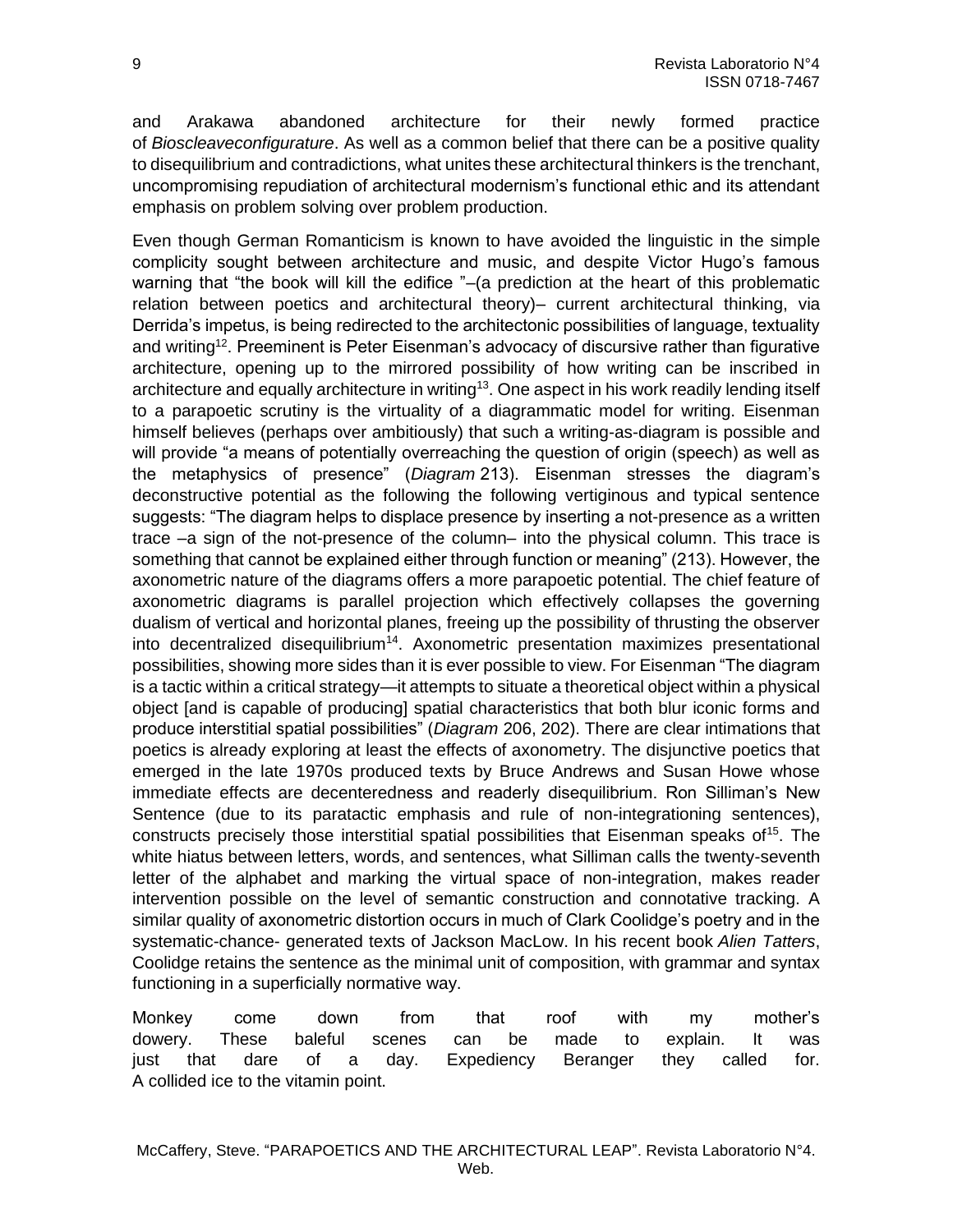Mondo Pianissimo of the bulky Colorado. This is not as silly as might be turned to in times of expectancy, clearing right out. Pencil-thin silhouette just down the barrel from all aim. The cow made smaller by the light. (41)

Although the two most characteristic features of the new-sentence –parataxis and nonintegration– stylistically dominate in the passage, catachresis and grammatical transgressions help attain an intense quality of disequilibrium. Considered axonometrically, not as a text but an architectonic, we can say that the grammar and syntax function as the vertical and horizontal elements in an "angled" axonometric structure through which "diagonal" elements (in the form of catachresis and undecidability) provide informational and semiological distortions<sup>16</sup>.

Eisenman too, is attracted to text and trace as ways of denying architecture both originality and expression. He seeks a radical incorporation of alterity in which a work is defined in terms of another author, a process involving "a search for the signs of absence within the necessary presence of architecture" (*Chora L Works*, 132). This incorporation of otherness in sameness is precisely the method of Tom Phillips in *A Humument*, Ronald Johnson's *Radi Os*, and John Cage's various "writings through". All three employ a practice of treating a source text, using methods of written readings through which a latent text is exhumed and the source texts partly deleted. Johnson's source is *Paradise Lost*, Cage's include *Finnegans Wake, Walden*, and Thoreau's *Notebooks*. To give one example: In *A Humument*, a text, excavated from W.H. Mallock's forgotten 1892 novel *A Human Document*, Phillips paints over vast areas of the pages, creating efficacious rivulets of text that open up a latent content. Each page of Mallock's novel offers Phillips a reservoir of paragrammatic possibilities and a tactical opportunity for local improvisations within constraint. The exhumed text releases a difference in sameness, the result being a stunning intermedia work: part text, part pictorial transformation in pen, ink and acrylic gouache. But beyond its visual impact *A Humument raises* the proprietary question as to whose words are these? The Victorian Mallock's certainly, and reproduced in the exact same place on each line as he planned. Yet they serve to deliver, a new text, a text out of a text, Phillips' text as the text by Mallock that Mallock never wrote.

Parapoetics might also address how applicable to poetics are the three deconstructive questions that Eisenman sees evoked by the diagrammatic. 1) Can the metaphysics of presence be opened up or displaced? Is there another way to think presence other than through fullness? 2) Is there a way to rethink the relationship between the sign and the signified as other than a motivated relationship? 3) Is there a way to rethink the subject as other than a subject motivated by a desire to have architecture communicate a sense of place and ground? (*Diagram* 212).

Let me digress briefly on a parallel but variant history of reception, specifically the deconstructive and the folding turn in architecture and literature. Marc Wigley claims that architecture (circa the mid-80s) was "the last discourse to invoke the name of Derrida" (*Folding* 6). Without doubt the strategic introduction of instability into stable structures and relations remains Deconstruction's theoretical contribution to architecture. The architectural demands of deconstruction are clearly stated by Jeffrey Kipnis: "The architect must find methods to simultaneously embody more complex organizations of multiple and contradictory meanings while at the same time meeting the responsibility to shelter, function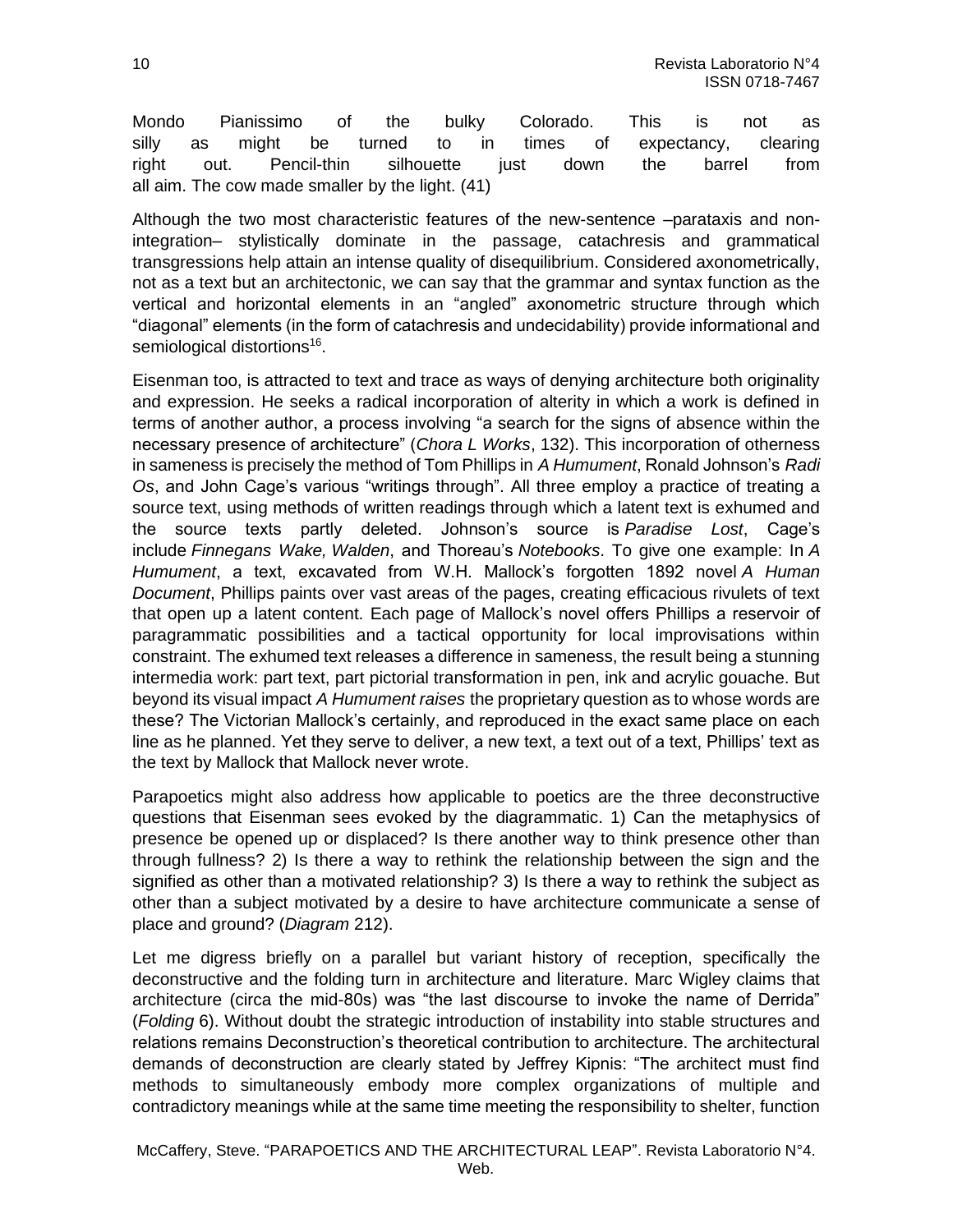and stand" (*Chora L Works* 138). By 1993 however the interest in deconstructive architecture had significantly waned with interest shifting to the architectural implications of Deleuze's concept of the fold. Greg Lynn suggests that folding offers an alternative and preferable fluid and connective logic to the deconstructionist impasse of conflict and contradiction. Where deconstruction inspired architecture of brutal diagonals, plication encouraged curvilinear, folded, heterogeneous forms. "If there is a single effect" Lynn notes, "produced in architecture by folding, it will be the ability to integrate unrelated elements within a new continuous mixture" (Lynn 8). Deleuzean curvilinear logic facilitates dissipative structures with porous movements of external forces into interior domains, and the concomitant inclusion of non-colliding discontinuities. This proclivity to generative theory is generally absent in the literary field where deconstruction and plication, (despite Rodolphe Gasché's warning that general textuality is irreducible to the properties of specific literary texts), have largely fostered a critical apparatus to be laminated over texts for interpretative purposes and has had a comparatively weak impact on the production of primary texts. This linked but uneven development is not to be lamented but rather noted for opening the possibility of cross-disciplinary intercourse.

Shifting focus from predominantly theoretical matters, I want now to suggest that the most fruitful target for parapoetic attention is the city. Wittgenstein, a practicing architecture himself, compares language to "an ancient city: a maze of little streets and squares, of old and new houses" (8e) while Sherwood Anderson writes of a post-melancholic, neglected city of words rebuilt and recast by Gertrude Stein:

There is a city of English and American words and it has been a neglected city. Strong broad shouldered words, that should be marching across open fields under the blue sky, are clerking in little dusty dry goods stores, young virgin words are being allowed to consort with whores, learned words have been put to the digger's trade. Only yesterday I saw a word that once called a whole nation to arms serving in the mean capacity of advertising laundry soap. For me the work of Gertrude Stein consists in a rebuilding, an entire new recasting of life, in the city of words. (7-8)

Architectural theories and debate, however, provide more complex notions of the city than Wittgenstein's and Anderson's simple metaphoric rendition, civic theories that might modify literary encounters with the city. Architecture tells us how it frames light in space, and is committed to creating photic and thermal, as well as human circulation, and that the interior of its products marks its living history. In this way architecture emerges as a form of action. Buildings and their complex articulations onto, and relations to, towns and cities, are characterized like language by defeasibility and lability; they assume and evolve through numerous functions independent of both architectural form and original purpose. This feature specifies the paragrammatic force of dwelling; the occupied house or building as a dissipative structure.

This specification, however, does not eliminate a certain perdurability of form. Reflecting on the Palazzo della Ragione in Padua, Aldo Rossi notes how "one is struck by the multiplicity of functions that a building of this type can contain over time and how these functions are entirely independent of the form. At the same time, it is precisely the form that impresses us, we live it and experience it, and in turn it structures the city" (29). Rossi's pragmatic observation allows us to return to Wittgenstein's description of language in a nonmetaphorical way. There is no city just as there is no language only linguistic utterances,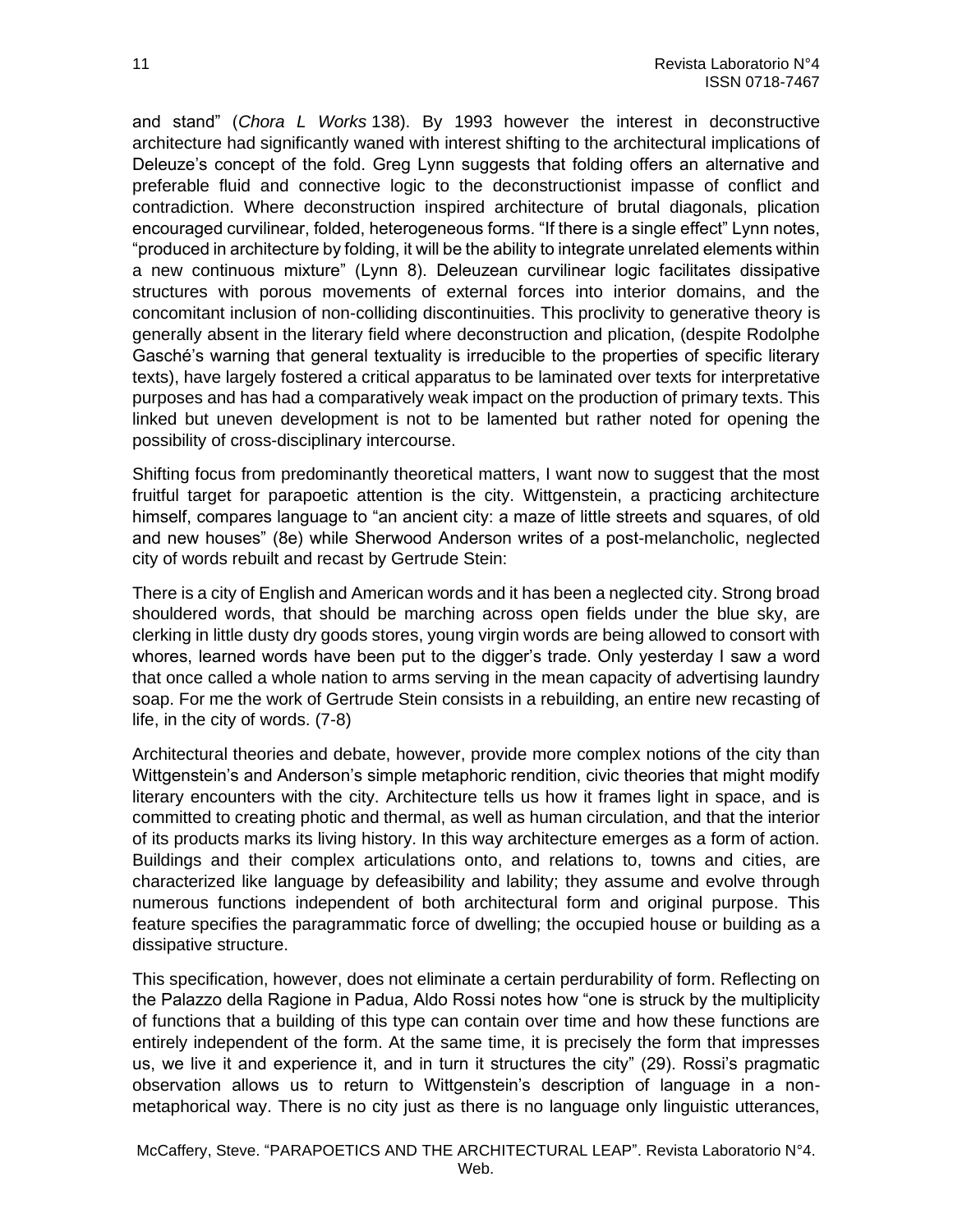and architectural usage and events. The growing displacement of structural and general linguistics by pragmatics is symptomatic of a shift in interest from form to usage and to a sense of language as both a changing dwelling and a lived experience. In the light of this shift, Barthes' highly competent semiological readings of the city appear less relevant to living than to obey Lebbeus Woods' call to "build our buildings and then discover how to live and work in them"  $(80)^{17}$ .

British architect Nigel Coates, founder of NATO (Narrative Architecture Today, a.k.a "Nigel and the Others") emerged out of the Thatcherian design-boom of the 1980s with an ebullient theory of the architecture of the city that combines filmic handling of space with collage and surprise. There is something flaneuristic about Coates' methodological approach to city architecture: "It's about getting under the skin of the city, about going with the flow, seeing where it takes you, and then responding in appropriate ways. A healthy city, or a city you want to be in, is always changing; it's an organism, not a machine running on fixed lines. This sense of a city being alive informs both our response to the city as architects, and the individual buildings we design" (Glancey 14). Notwithstanding this laudable declaration of commitment, Coates' projects so far (apart from the proposed redesign of the sleazy environs of King's Cross) do not reflect a particularly positive response to the prevalent social predicament of poverty, the need for shelter, low-income domiciles etc. According to Glancey, Coates approaches the city "as a vibrant organism rather than a grid of geometric lines. It's about living, about meeting people, about accidental encounters, changes, risktaking, sex" (ibid). Such sentiments would not be out of place in any number of Situationist texts on unitary urbanism<sup>18</sup>. However, notably absent in Coates' notion of the organic, vital city and his neo-liberal soft planning is a critical awareness of ideological or economic governing forces so apparent to Constant and Jorn. The myopic range of Coates' vision becomes apparent when measured against the ominous backdrop of co-optation and global economic controls outlined succinctly by Richard Rogers:

Despite all our new wealth — material and intellectual — most of the world's inhabitants are denied the opportunity to lead decent lives. The swollen stomachs and shriveled faces of Third World children, the cold and squalor that our pensioners have to endure, the increasing number of people who live lives in boxes and doorways stand as an indictment of a society which has the capacity to eradicate poverty but prefers to turn its back. And beyond the exploitation and injustice which is so central a feature of our civilization looms the prospect of ecological disaster. . . . The predicament in which we find ourselves has a direct bearing on our appreciation of architecture. For in architecture, as in other areas, an exciting surge of creativity, discovery and invention has been frustrated by the same selfish interests that now sustain global poverty and threaten the environment. . . . The despoliation of our built environment is only a small part of a broader pattern—a pattern in which new advances in ideas and technology are harnessed not to public values but to private interests. (7-9)

We must remain alert to architecture 's ominous expansion in the hyperrealism of the neoliberal dream, alert to the colonizing force in which architecture is mobilized by a compound telos of planning-for-profit. It is an alarming fact that this link of architecture and building to property, ownership and profit is not a recent discovery. In early medieval times we find Hildebert of Lavardin placing architecture in the category of *"ultra privatum pecuniae modum fortunae*" i.e. "mercenary" things and financial gain (quoted in Lefaivre 200).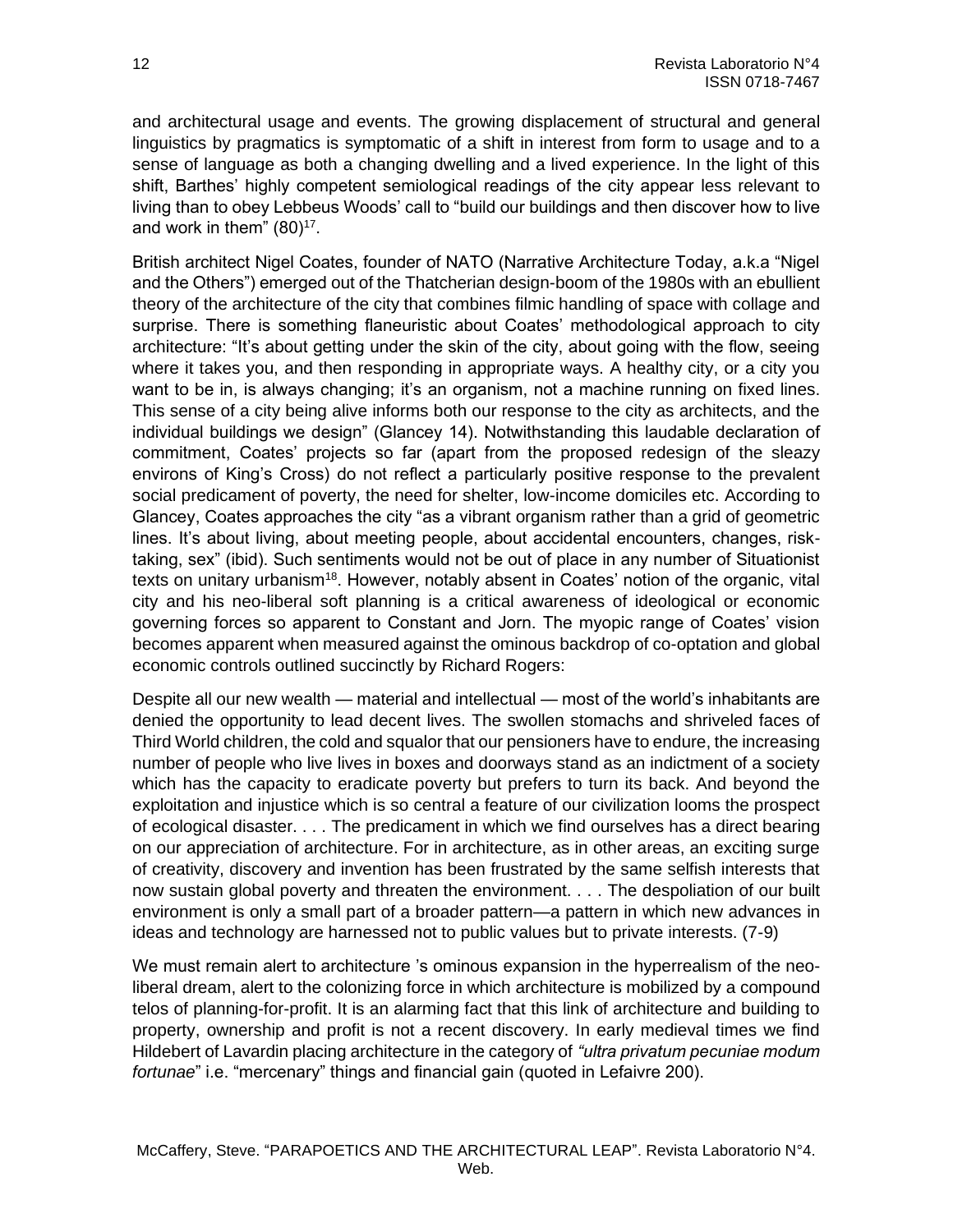"Cities are in reality great camps of the living and the dead where many elements remain like signals, symbols, cautions. When the holiday is over, what remains of the architecture is scarred, and the sand consumes the street again" (Rossi 10). Rossi's meditation on temporality and decay here, marked as they are by the philosopher's distance, and transmitted from the transcendental position of the theoretical attitude, seem most akin to Gibbon's musing in the ruins of the Capitol Rome that sparked in him the idea to write the *Decline and Fall*<sup>19</sup>. Yet elsewhere, Rossi realizes that cities are first and foremost a composite of artifacts, and to ignore (as urban studies do) "those aspects of reality that are most individual, particular, irregular, and also most interesting" leads to useless, artificial theories (21). Juvenal emerged as the critical conscience of Rome, starting a legacy of poetic scrutinization of the city as the dysfunctional hospice of incurables. Gay, Johnson, the Shelley of *Peter Bell the Third*, Baudelaire, Aragon, and Eliot: all fascinated and repelled by the inoperability of the metropolis. From Dioce to Wagadu the dream of civic construction haunts Pound's *Cantos* as a thematic counter stress to the lure of fragments and floating signifiers<sup>20</sup>.

Despite the digital information highway and the extended community brought about by electronic communication, Georg Simmel's 1903 reflections on the metropolis and mental life seem more pertinent than ever. What distinguishes the metropolitan inhabitant is a blasé attitude to life brought on by the collision of constant extra-sensory bombardment with internal stimuli. Part product of, part defense against, metropolitan overload, the blasé subject struggles for an autonomy and circulation homologous to the flow of currency and commodities<sup>21</sup>. The fascinating power of the city can be specified in an economic, ideological irony: that the people who use the city are simultaneously and for the most part unconsciously used by it. Tafuri isolates and elaborates the Capitalist nature of the western city: "Objectively, structured like a machine for the extraction of surplus value, in its own conditioning mechanisms the city reproduces the reality" of the modes of production (81). The soft city, transparent city, the wired city, the digital city. Which ever you choose, cities still need to be experienced as used and as the sites of consumption and production. Yet to resuscitate Le Corbusier's vision of architecture as the supreme mediator between realism and utopia seems as arrogant as it is ill advised.

In conclusion let me suggest that you receive these rambling thoughts as a caveat against the fruit of that marriage of practical reason and the Kantian faculties we baptized some time ago as specialization. The current ideology governing graduate studies does not encourage attacks on thetic dogmatism. Rather it supports the trenchant ideology of the frame. Doubtless an argument can be made that specialization safeguards the heterogeneity of discourses from domination by a single master narrative. However, the adverse consequences of the frame and the frame's governing contradictory logic have already been outlined. Aaron Betsky calls for an anchoring inside the amorphous vertigo of sprawl by means of slow space. Decelerate the speed of today and make the world stand still<sup>22</sup>. Against this moot tactic of survival I would suggest a becoming *through* agencies of difference: and so towards a spiral poetics, a clinamen architecture, a poetics of folding so as to construct free spaces that can only function as ephemeral interstices.

Hölderlin insists that the highest poetry is that in which the non-poetic element . . . also becomes poetic<sup>23</sup>. I wonder if the call in this clam to added negativity is pertinent to research. Let's attempt to problematize our specialist knowledge by placing it in a broader cartography;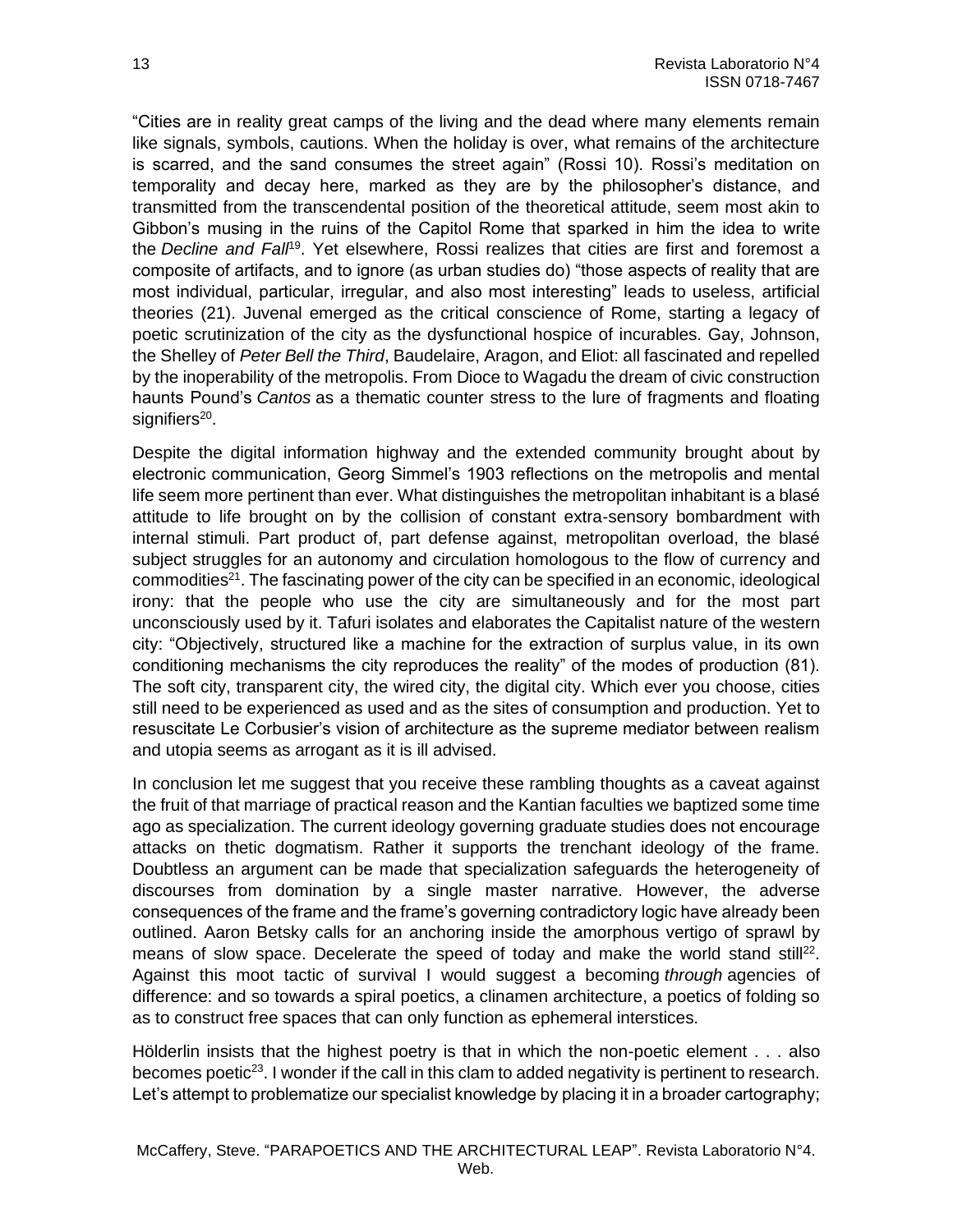map antithetical and intersecting zones as a preliminary to nomadic practices; deframe and rethink research along spatial not chronological lines akin to Jed Rasula's notion of accidental research in which conceptual agility replaces a focussed detailism. Experience at least the "internal drifts" of disciplines and even contemplate the possibility of random access research. According to Marcus Novak "Our understanding of territory is undergoing rapid and fundamental changes: with the scope of pragmatic experience both space and community are rapidly becoming non-local". Random Access is emerging as the most powerful virtual tool in epistemological capital. Novak believes it's becoming "a way of life characterized by precise and instantaneous affiliation [and] Disembodied proximity implies the extension of random access to progressively larger parts of our experience" (ibid). I would extend the applicability of Novak's claim to the disciplines of knowledge. Novak further suggests that "The virtual and cyber worlds form a continuum . . . . There is something of what we call cyberspace in virtuality and something of what we call virtual reality in cyberspace. . . . Cyberspace is always the 'exterior' of virtual reality, because it always reserves the additional space of possibility, in contrast to actuality. Possibility is the fundamental characteristic of everything that is 'other,' since possibility always contains the unknown" (ibid). Derrida's essay on Tschumi's *Point de Folie* introduces the term *maintenant*. Now. A temporal indicator marking the time, the only time, when both endings and beginnings occur in the protracted space of a becoming.

That said as I'm ending . . . . . . Now. But perhaps as a poet, as the poet in me, I should add a coda:

*The poem may well be dead, but as the architect said one is never finished with the poem.*

## **Bibliography:**

Agamben, Giorgio. *Stanzas: Word and Phantasm in Western Culture*. Trans. Ronald L. Martinez, Minneapolis: University of Minnesota Press, 1993. Anderson, Sherwood. "The Work of Gertrude Stein", Introduction to Gertrude Stein's *Geography and Plays*. New York: Something Else Press, 1968. Aronson, Ronald. *After Marxism*. New York: The Guildford Press, 1995. Betsky, Aaron. *Architecture Must Burn*. Corte Madera, CA: Gingko Press, 2000. Cache, Bernard. *Earth Moves*. Trans. Anne Boyman and Michael Speaks. Cambridge, Mass., The MIT Press, 1995. Carrol, David. *Paraesthetics: Foucault, Lyotard, Derrida*. New York: Methuen, 1987. Conde, Yago. *Architecture of the Indeterminacy*. Trans. Paul Hammond. Barcelona: Actar, 2000.

Cook. Peter (ed.). *Archigram*. Princeton: Princeton Architectural Press, 1999. Coolidge, Clark. *Alien Tatters*. Atelos 8, 2000. Danielewski, Mark Z. *House of Leaves*. New York: Pantheon Books, 2000. Deleuze, Gilles and Félix Guattari. *What is Philosophy?* Trans. Hugh Tomlinson and Graham Burchell. New York: Columbia University Press, 1994. Demeude, Hugues. *The Animated Alphabet*. Trans. Ruth Sharman. London: Thames and Hudson, 1996.

Derrida, Jacques. "Point de Folie – Maintenant L'Architecture" in *Rethinking Architecture: A Reader in Cultural Theory*. Ed. Neil Leach. London and New York: Routledge, 1997. —. *Dissemination*. Trans. Barbara Johnson. Chicago: University Press, 1981. Didi-Huberman, Georges. *Fra Angelico: Disemblance and Figuration*. Trans. Jane Marie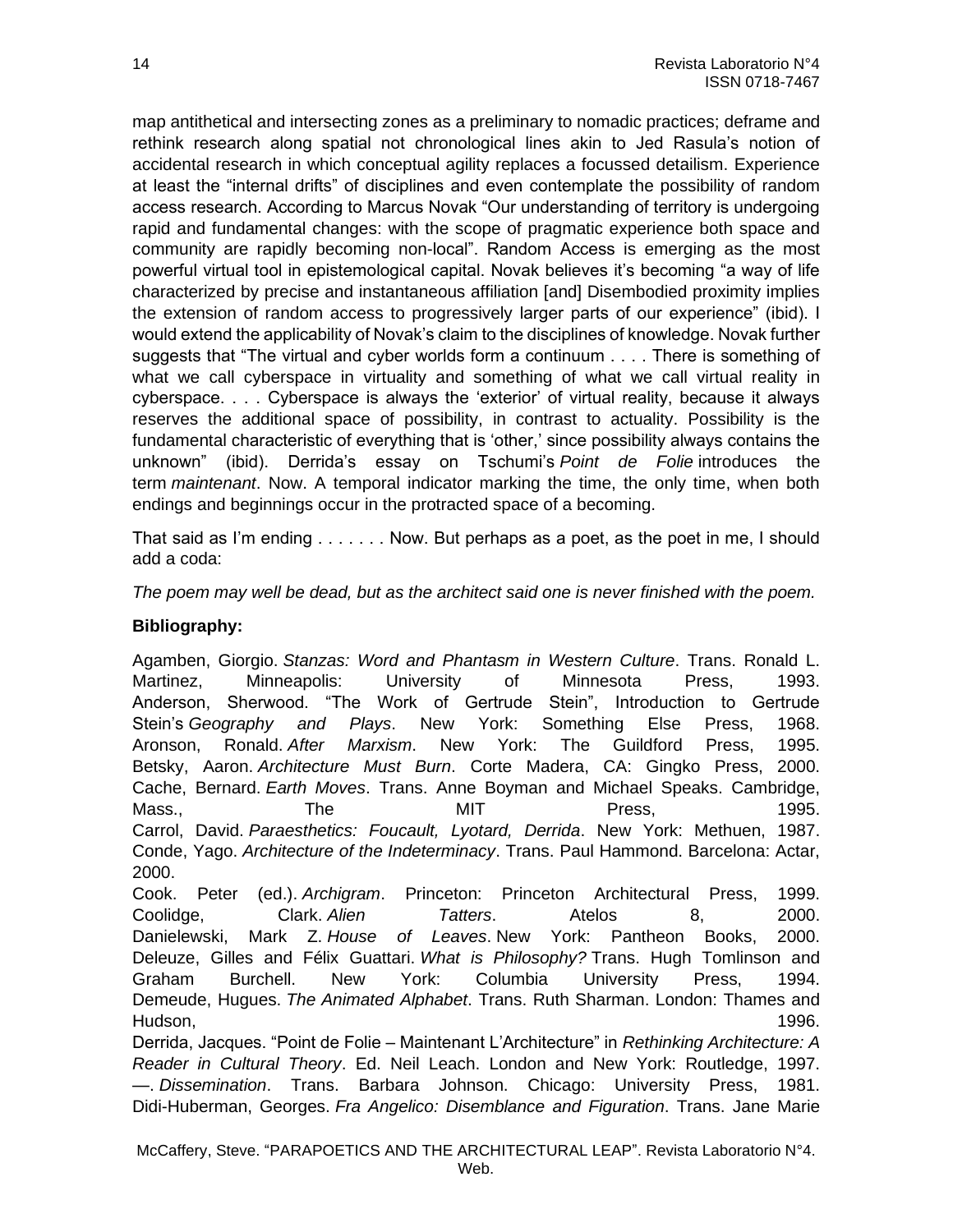Todd. Chicago: University of Chicago Press, 1995. Donne, John. *Devotions upon Emergent Occasions together with Death's Duel*. Ann Arbor: University of Michigan Press, 1959. Eisenman, and Peter and Jacques Derrida. *Chora L Works*. Eds. Jeffrey Kipnis and Thomas Leeser. New York: The Monacelli Press, 1997. Evans, Robin. *Translations from Drawing to Building and Other Essays*. Cambridge, Mass., The MIT MIT Press, 2008 1997. Fernández-Galiano, Luis. *Fire and Memory: On Architecture and Energy*. Trans. Gina Cariño. Cambridge: Mass., The MIT Pres, 2000. Glancey, Jonathan. *Nigel Coates: Body Buildings and City Scapes*. New York: Watson Gupthill, 1999. Haddid, Zaha. *The Complete Work*. New York: Rizzoli, 1998. Harbison, Robert. *Thirteen Ways: Theoretical Investigations in Architecture*. Cambridge, Mass.: The MIT Press,1997. Hejduk, John. *Medusa a Mask: Works 1947-1988*. New York: Rizzoli, 1985. —. *Vladivostok: A Trilogy*. New York Rizzoli, 1989. —. *Soundings*. New York: Rizzoli, 1993. Holl, Steven. *The Alphabet City. Pamphlet Architecture # 5*. Princeton: Princeton University Press, 2008. The state of the state of the state of the state of the state of the state of the state of the state of the state of the state of the state of the state of the state of the state of the state of the state of t Johnson, Ronald. *ARK*. Alberquerque, N. M.: Living Batch, 1996. Johnson, Samuel. "Preface to Pope" in *Prefaces, Biographical and Critical to the Works of the English Poets*. Vol. 7. London: C. Bathurst, J. Buckland, W. Strahan et al, 1781. Leach, Neil (ed.). *Rethinking Architecture: A Reader in Cultural Theory*. London and New York: 1997. Lefaivre, Liane. *Leon Battista Alberti's Hypnerotomachia Poliphili*. Cambridge, Mass.: The MIT 1997. Libeskind, Daniel. *Countersign*. London: Academty Editions, 1991. Makin, Peter. *Pound's Cantos*. Baltimore: Johns Hopkins University Press, 1985. Massin [sic]. *Letter and Image*. Trans. Caroline Hillier and Vivienne Menkes. New York: Van Nostrand 1970. Murray, Peter. *The Architecture of the Italian Renaissance*. London: Thames and Hudson, 1986. Noever, Peter (ed.). *The End of Architecture? Documents and Manifestos*. Munich: Prestel-Verlag, 1992. Novak, Marcus. *Trans Terra Form: Liquid Architecture and the Loss of Inscription*. Web. Rogers, Richard. *Architecture a Modern View*. London: Thames and Hudson, 1990. Rossi, Aldo. *The Architecture of the City*. Trans. Diane Ghirardo and Joan Ockman. Cambridge: Mass., The MIT Press, 1984. Sadler, Simon. *The Situationist City*. Cambridge, Mass.: The MIT pRess, 1998. Schelling, Friedrich. *The Philosophy of Art*. Ed. and trans. Douglas W. Scott. Minneapolis: University of Minnesota Press, 1989. Scroggins, Mark. *Louis Zukofsky and the Poetry of Knowledge*. Tuscaloosa: University of Alabama **Press, 2006** 1998. Tafuri, Manfredo. *Architecture and Utopia: Design and Capitalist Development*. Trans. Barbara Luigia La Penta. Cambridge, Mass.: The MIT Press, 1976. Ullman, B. L. *Ancient Writing and its Influences*. Cambridge, Mass.: The MIT Press, 1969. Vidler, Anthony. *The Architectural Uncanny. Essays in the Modern Unhomely*. Cambridge,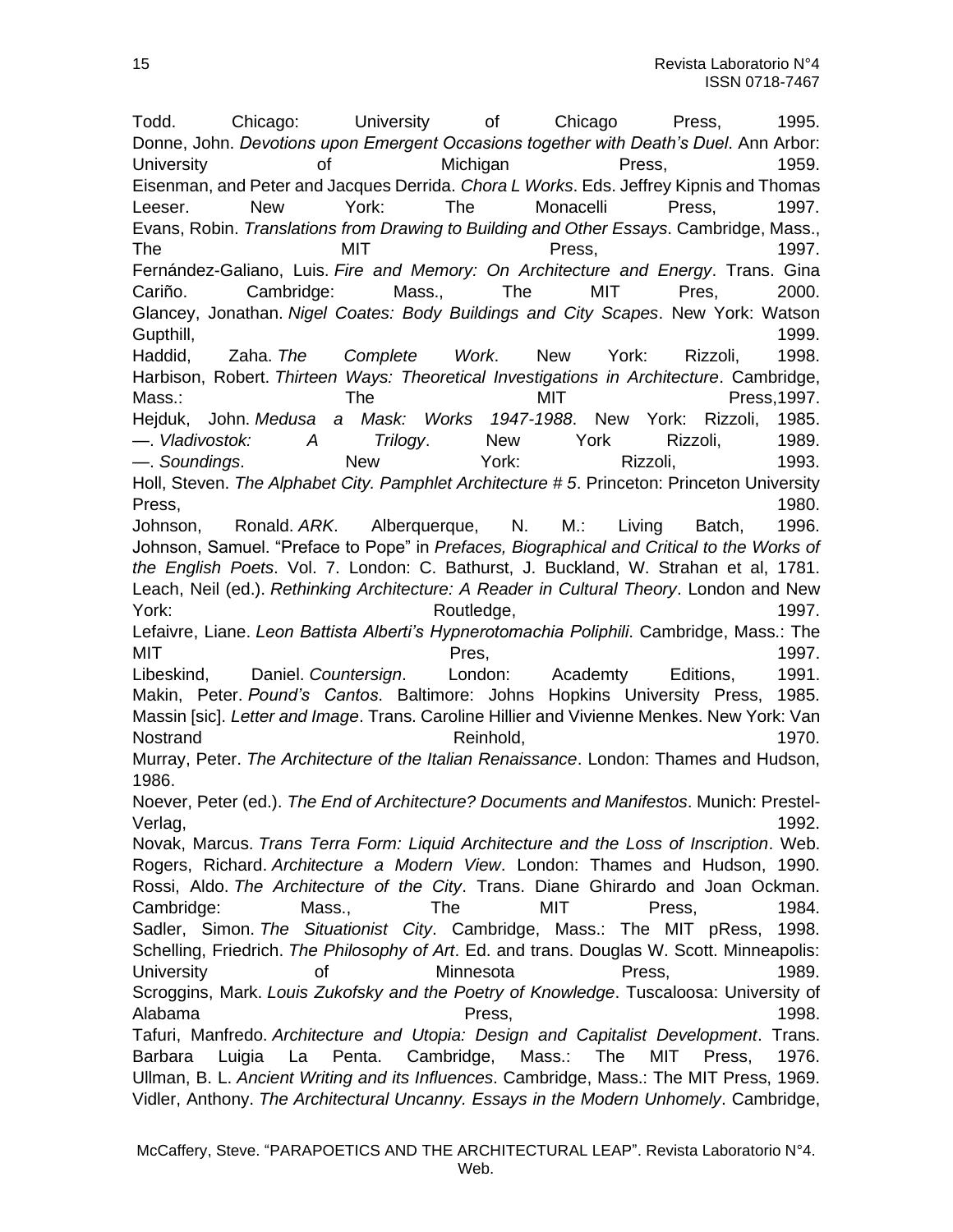Mass.: The MIT Press, 1992. Wershler-Henry, Darren (ed.). "Cyberpoetics". *Open Letter* 10th Series no. 6. Special edition (Fall) 2000. Wigley, Mark. *Constant's New Babylon; The Hyper-Architecture of Desire*. Rotterdam: 010 Publishers, 1998. —. "The Translation of Architecture: The Producer of Babel" in *Deconstruction III*. London: Architectural Design. Academy Editions, 1994: 6-13. Wittgenstein, Ludwig. *Philosophical Investigations*. Trans. G. E. M. Anscombe. London: Macmillan, 1953. Woods, Lebbeus. *The New City*. New York: Simon and Schuster, 1992. Wordsworth, William. "The Prelude" in *The Poetical Works*. Ed. Edward Dowden [7 vols.]. London: George Bell and Sons, 1893. Fecha de recepción: 7/3/11

Fecha de aceptación: 18/4/11

1 Steve McCaffery is the David Gray Chair of Poetry and Letters and Director of the Poetics program at SUNY at Buffalo. His critical essays have been included in <em>Prior to Meaning: The Protosemantic and Poetics</em> and <em>North of Intention</em>. An important selection of his poetry was collected in <em>Seven Pages Missing: Selected Texts 1969-2000</em>. He was also part of the sound-poetry group The Four Horsemen.

2 This paper will be included in the author's next book of criticism: <em>The Darkness of the Present: Poetics, Anachronism and the Anomaly</em> (University of Alabama Press). 3 "The post-s and posters which proliferate today (poststructuralism, postmodernism, etc.) still surrender to the historicist urge. Everything marks an era, even the decentering of the subject: post humanism. It is as if one again wished to put a linear succession in order, to periodize, to distinguish before and after, to limit the risks of reversibility or repetition, transformation or permutation: an ideology of progress" (Derrida 324). 4 Like many fashionable architectural publications caught between competing desires of text and image Betsky's book is irritatingly unpaginated. 5 The concept of architectural body has been proposed recently by the procedural architects Arakawa and Madeline Gins in an unpublished manuscript: Architectural Body. Architectural and the state of the Body.

6 B. L. Ullman draws attention to a canny congruity between Gothic architecture and its corresponding scripts. Developing out of the earlier Carolingian form and embracing especially the "picket fence" effect of Merovingian, the main features of Gothic script are angularity and broken lines (fraktura); the replacement of circular stress by a polygrammic one; extreme condensation and letter-fusions (called textura); standard heavy shading becomes; a marked increase in abbreviations and embellishments increase e.g. hooks, hair lines and marginal pen flourishes (118-25).

7 See Holl who provides several examples of "E, H, O, B, L, U, T, X" and "H" shaped buldings and grid blocks. Of particularly note are Albert Kahn's 1921. General Motors Building, Detroit, designed as three interlocking and partly superimposed "H" types, and Benjamin Marshall's "X" shaped Edgewater Beach Apartments in Chicago. Exploration into the analogical possibilities of letter -forms and their composition out of a multitude of different beings and objects has a lengthy historical precedent. See for instance the rich gatherings contained in Demeude, and Massin.

8 See the important essay "Towards Anarchitecture" in Evans 11-33. 9 Derrida's perdurable challenge to architectural practice is to have introduced the impossible into architectural practice via an insinuant philosopheme: the Platonic Chora. His architectural collaboration with Peter Eisenman on the Parc la Villette starts with a lengthy reflection by Derrida on chora, an intractable concept found in Plato's Timaeus. Although chora "figures the place of inscription of all that is marked on the world", it is a pre-originary "place without space, before space and time" (Eisenmann 22, 91). The whole direction of the project moves far beyond the paradoxical origins that Harbison senses in Louis Kahn's Unitarian Church in Rochester, where the architecture gives the sense of "reaching back to early forms which precede anything known to us" (Harbison 11). Working to problematize the clear distinction between sensible and intelligible chora is a situational space beyond all normative notions of place, and responsible for situating the variant logics of exclusion and inclusion, while remaining beyond the laws its situates. Despite "giving place" chora (being neither a donor-subject nor a support or origin) does not give place in the manner of an es gibt. Derrida calls chora a paralogical and metalogical super-oscillation (Eisenman 15) operating between

McCaffery, Steve. "PARAPOETICS AND THE ARCHITECTURAL LEAP". Revista Laboratorio N°4. Web.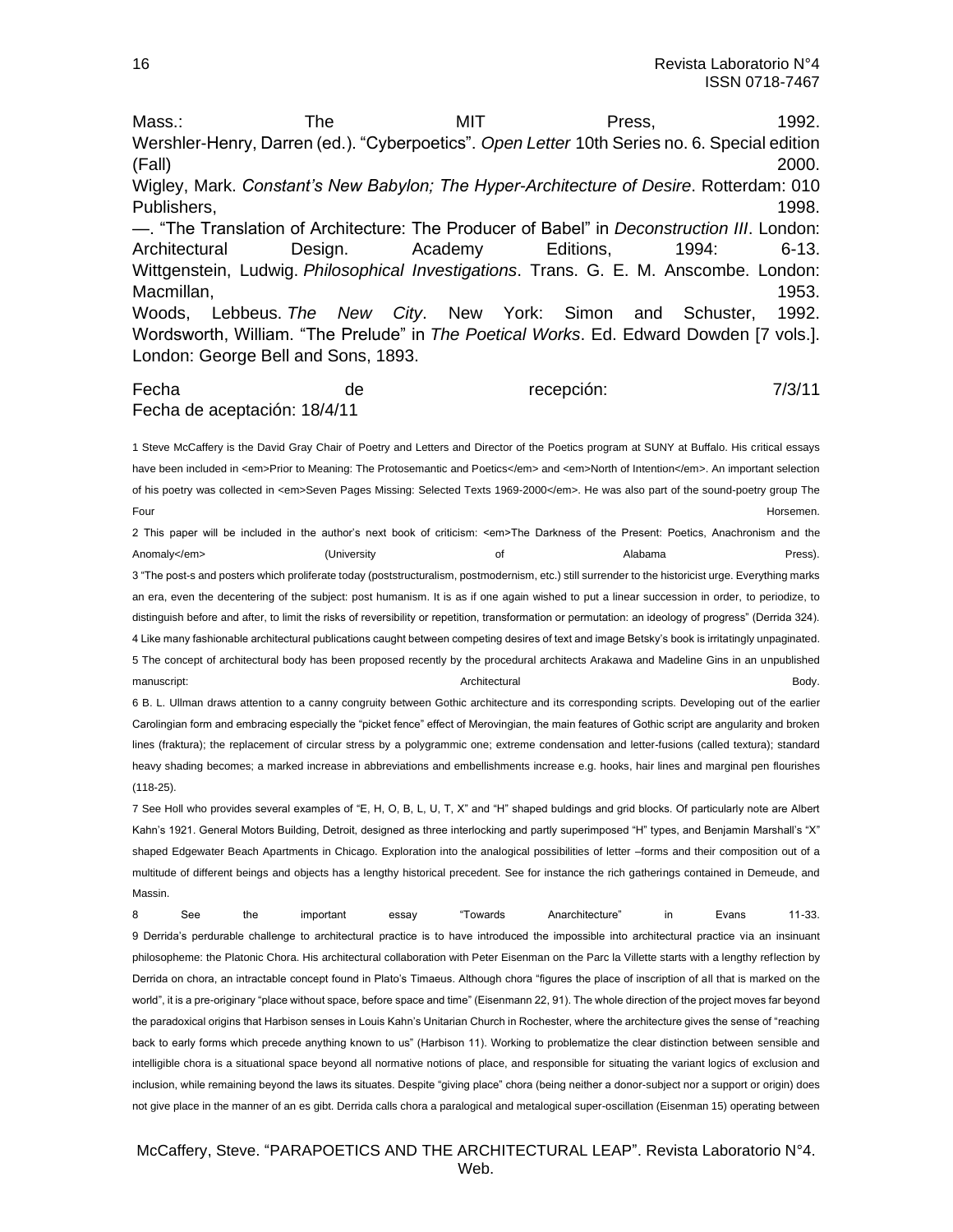and above the oscillations of a double exclusion (neither-nor) and of the participational (both this and that). With the sum of its negative features (non-ontological, neither a void nor an interval, nor a determined place, a something which is not a thing, a reference without a referent, without a self-identity, and incapable of representation other than negatively), it is not surprising that chora does not provide the security of architectural ground or a base. It is not that chora is absence or the presence of absence, as Eisenman at one point seems to believe, but rather that chora remains conceptually intractable and unsayable. Despite Derrida's avowal "that non-representable space could [give?] the receiver, the visitor, the possibility of thinking about architecture" (Eisenmann 35), one is still prompted to ask what factor or factors rendered the Parc de la Villette a collaborative failure? The inability to translate deconstruction into architectural thinking and practice? An initially, ill conceived philosophemic contribution on Derrida's part? The patent failure of his collaboration with Eisenman on this project, a project characterized by Derrida's reticence and Eisenman's consistent misprisions, misapplications and refusals to allow the philosopher's contribution to affect the architect's designs, stands as both a warning and a challenge to paracritical thinking. The entire collaboration can be found in Eisenman 1997. Both Cache and Solà-Morales demonstrate the impact of Deleuze's thinking on architecture. 10 Inflecting a related sentiment architect Nigel Coates refers to the "richly stimulating chaos" brought on by the emergent forms of techno-media and and communications communications (Glancey 16).

11 Archigram chronicles the work of this late 1960s British collective as told by its members. A cross section of Libeskind's theoretical writings and architectural projects, including the Berlin Museum Extension with the Jewish Museum, can be found in his monograph Countersign. Hejduk's ephemeral, traveling architecture (termed "vagabond" byAntony Vidler) is briefly discussed in Vidler 207-14. The trilogy, Mask of Medusa, Vladivostok, and Soundings offer a chrestomathy of his architectural projects and theories. Hadid's work is readily available in The Complete Work. Her important architectural statement "Another Beginning" appears in Noever. 12 As well as his famous proclamation that "architecture is in general frozen music", Schelling also cites the architecturally relevant myth of Amphion whose music causes stones to inhere and formulate the walls around Thebes (Schelling 177). This confluence of musical and the architectural is echoed in Goethe's later description of architecture as "petrified music" (a description he later modified to "silent music" verstummte Tonkunst). See Vidler 231 fn 30. 13 The most cogent critique of Eisenman's approach is Robin Evans, "Not to be Used for Wrapping Purposes: A Review of the Exhibition of Peter Eisenman's Fin d'Ou T Hou S" in Evans 119-51. 14 An axonometric drawing consists of a plan which a set up truly but turned to a convenient angle. The verticals are then drawn on this and to scale. By these means, all the horizontal and all the vertical elements of the building are represented correctly and so to the same scale. Anything which is neither truly vertical nor horizontal becomes distorted; but an axonometric drawing, once one has learnt to disregard the distortions, can teach a very great deal about structure" (Murray 237 n. 5 emphases added). Axonometric effects, of course, are not novel; they are central to the logic of the paragram and to analytic cubism. Like axonometry, the latter applies a structural logic chiasmatically across the normative rules of figuration and design. Within early-20th century literature the most effective axonometric poetry is Gertrude Stein's Tender Buttons. Parapoetics, of course, would investigate the benefits of including distortion within a study of the structural elements. 15 "See Ron Silliman, "The New Sentence" in The New Sentence, New York: Roof Books, 1987, pp. 63-93. 16 The above interpretative analysis merely laminates a theory onto texts whose disjunctive qualities suggest an analogy to axonometric diagramming. The question of how axonometry can be consciously employed as a creative method find a read answer in the realm of computerconstructed texts and visual poems, where on-screen deployment and display promises most effective results. The poetic possibilities of axonometric syntax, display and semantics are not addressed in an otherwise excellent collection of articles investigating the format and political possibilities of computers and the Internet gathered by Wershler-Henry. 17 See, for example, "Semiology and the Urban" in Leach 166-72, first presented as a lecture in May 1967, under the sponsorship of the Institut Français, and the Institute of the History of Architecture at the University of Naples. 18 As well as Knabb's excellent collection of Situationist texts and reports of specifically architectural interest are Wigley 1998 and Sadler. 19 "It was at Rome, on the fifteenth of October, 1764, as I sat musing midst the ruins of the Capitol while the barefooted fryars were singing Vespers in the Temple of Jupiter, that the idea of writing the decline and fall of the City first started to my mind" (305). 20 Pound's own view of the fragment might be deduced from his own Confucian beliefs that structure the relation of parts to whole. "The metaphysic of the Confucian Chung Yung or Unwobbling Pivot" comments Peter Makin, " . . . is that things are not heaps of contingent dust-drift, but have essential principles, which are durable; which are part of an overarching tendency or Principle in the universe and which, being a shaping and therefore good principle operative in man as in other things, a man may come to understand. This metaphysic is all about the relation between wholes and fragments. The mosaic is not its little glass and gold-leafed fragments; the Virgin shines down from the apse at

McCaffery, Steve. "PARAPOETICS AND THE ARCHITECTURAL LEAP". Revista Laboratorio N°4. Web.